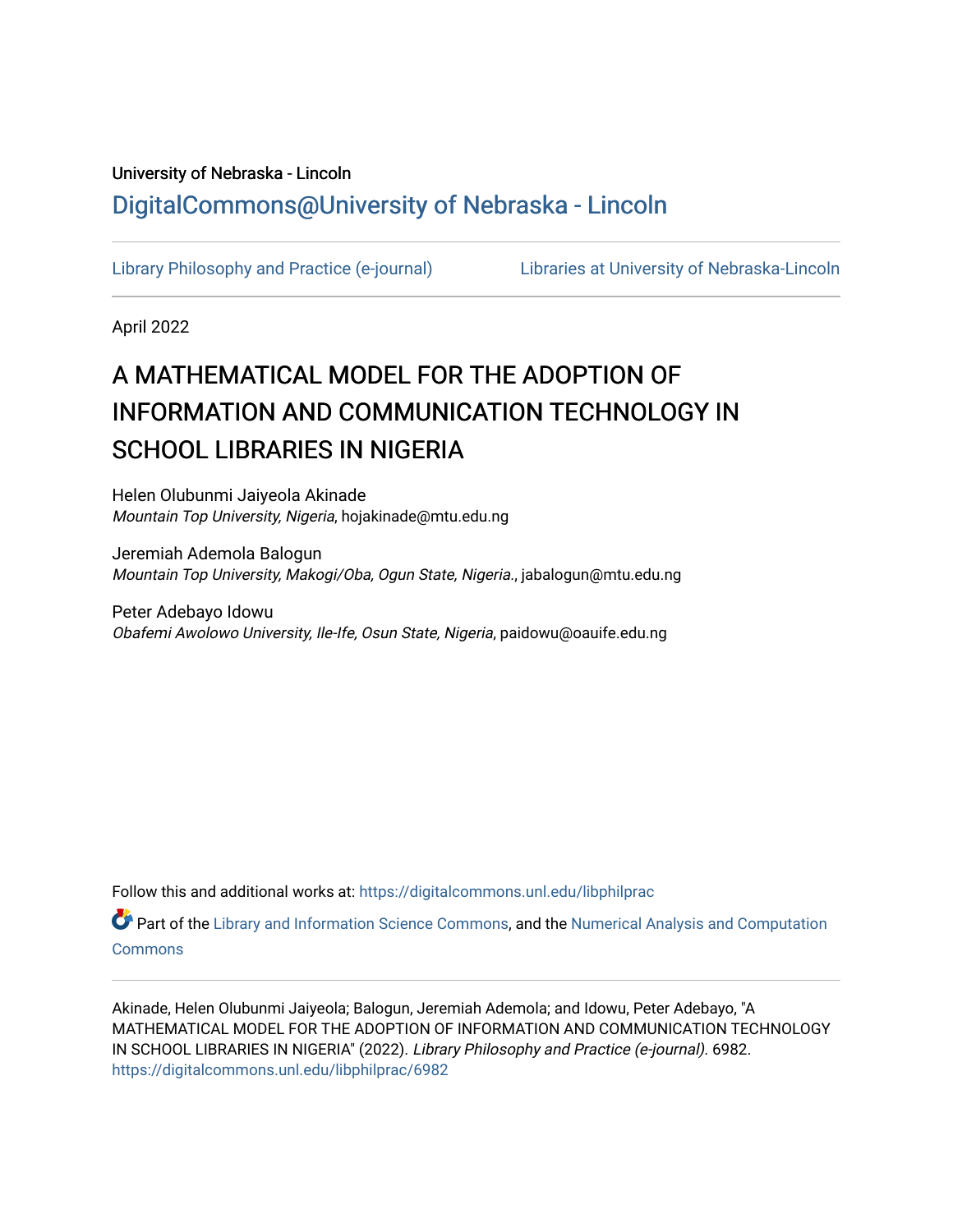# **A MATHEMATICAL MODEL FOR THE ADOPTION OF INFORMATION AND COMMUNICATION TECHNOLOGY IN SCHOOL LIBRARIES IN NIGERIA**

Helen Olubunmi Jaiyeola Akinade Mountain Top University, Makogi/Oba, Ogun State, Nigeria. [hojakinade@mtu.edu.ng](mailto:hojakinade@mtu.edu.ng)

Jeremiah Ademola Balogun Mountain Top University, Makogi/Oba, Ogun State, Nigeria. [jabalogun@mtu.edu.ng](mailto:jabalogun@mtu.edu.ng)

Peter Adebayo Idowu Obafemi Awolowo University, Ile-Ife, Osun State, Nigeria. [paidowu@oauife.edu.ng](mailto:paidowu@oauife.edu.ng)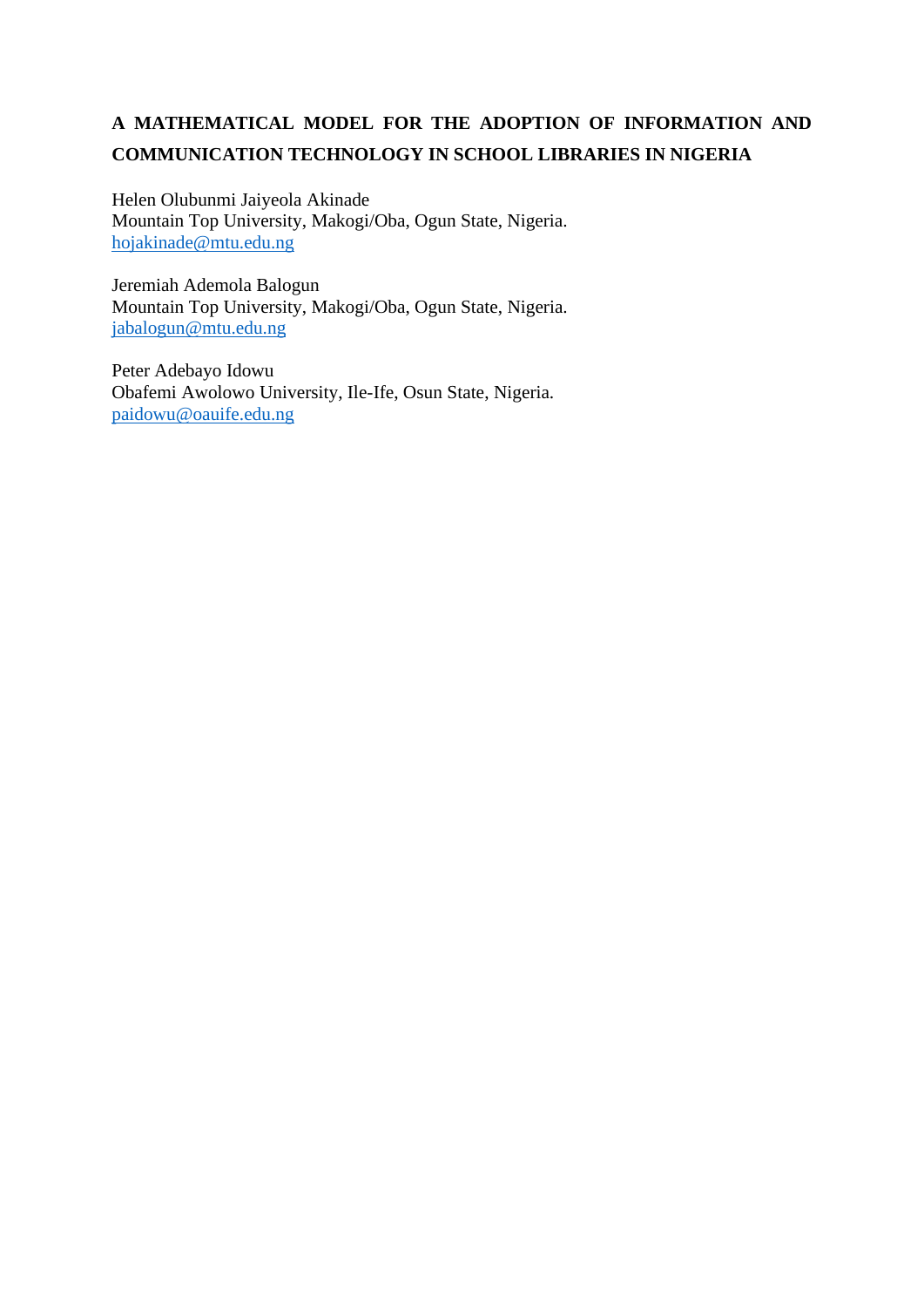# **ABSTRACT**

This study focused on the development of a mathematical model required for estimating the number of adopters of ICT devices among libraries located in Nigeria. Data for this study was collected from 121 respondents selected based on a research survey approach using simple random sampling. 9 ICT devices were identified, namely: PCs, printers/fax machines, search engines, e-library systems, bulk SMS services, library management systems, bar/QR code readers, projectors and video conferencing. The results showed that the earliest ICT devices were adopted for use in 1997, such as: PCs, printers/fax machines and search engines. The remaining ICT devices were adopted in 2000, such as: e-library, bulk SMS services, library management system, bar/QR code readers, projectors and video conferencing. Polynomial functions of degree, *m* was used to formulate the mathematical model for the adoption of each ICT device identified based on the cumulative frequency of yearly adopters.

**Keywords:** ICT adoption, Mathematical modeling, Polynomial model, Library services.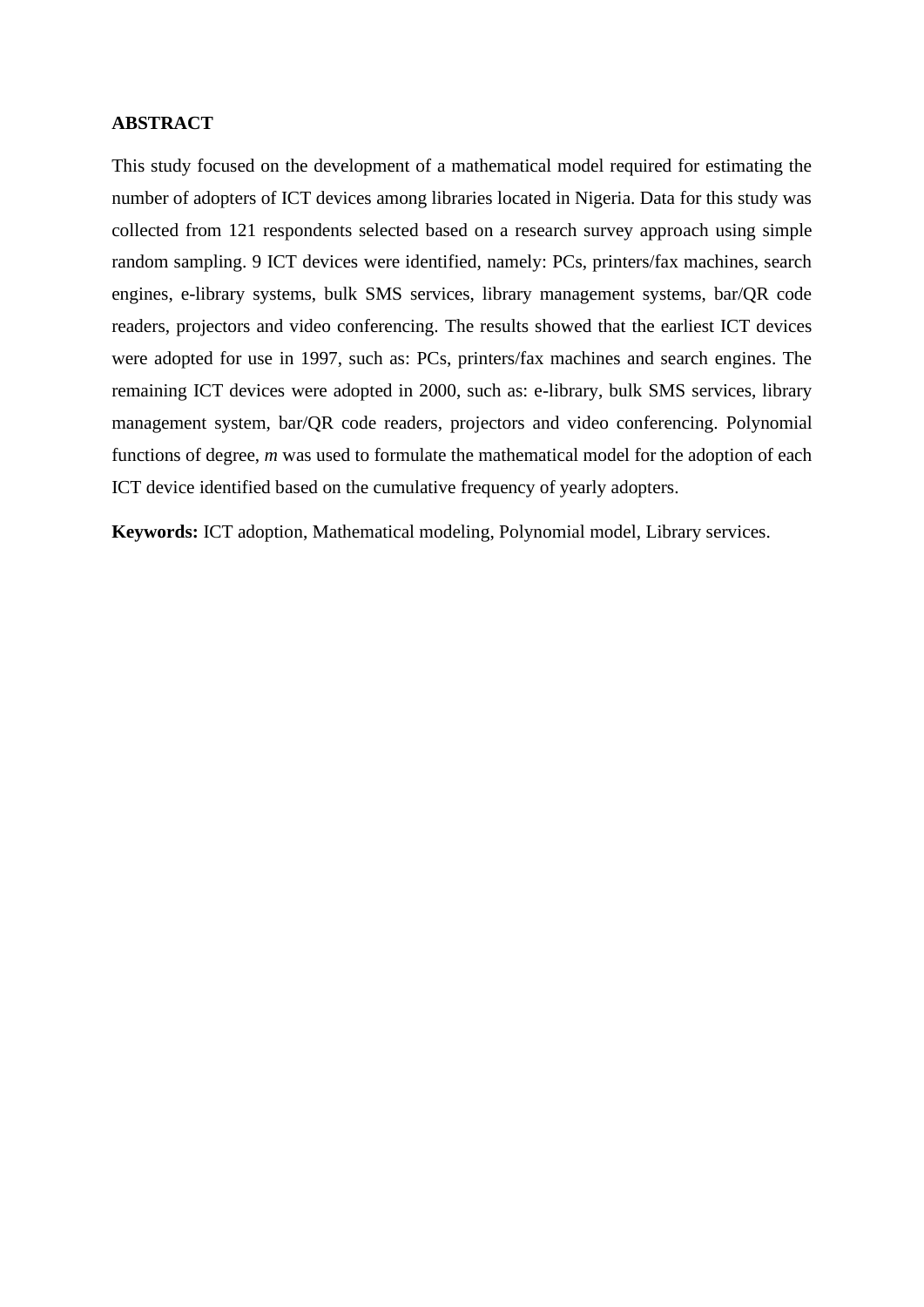# **A MATHEMATICAL MODEL FOR THE ADOPTION OF INFORMATION AND COMMUNICATION TECHNOLOGY IN SCHOOL LIBRARIES IN NIGERIA**

#### **INTRODUCTION**

The library can be referred as an institutional asset and a knowledge repository with the responsibility to put together all activities of collection, processing, organization, storage and dissemination of information resources in print and electronic format for the purpose of meeting the needs of users (Obinyan & Akande, 2019). The relevance of libraries in the Nigerian educational system cannot be over-emphasized. This is as a result of the association of library with education which is an instrument of societal transformation. According to Daluba and maxwell (2013), the library is associated with education and education is a societal instrument of change which consequently, affects the social, political, economic, scientific and technological changes. However, recent transformation in information handling methods by librarians proposes the ideological and sociological view point, that the library is an institution or organization that provides access to information-based resources.

Likewise, library gives a sense of scholarship with interactive and collaborative learning. Library assisted students to engage optimally with the ever-changing information environment and provides easy access for gathering recent information about new technologies and advancements (Patrick, Aghojare, & Ferdinand, 2015). Library services are the activities that libraries and their personnel render to meet the information needs of their users. Library services are viewed as varied activities that is rendered to library users for effective and efficient patronage and given the required information for research work (Onuoha & Subair, 2013).

In addition, Ogunrombi (2004), highlighted that there is a correlation between quality of information resources and the quality of education (research and scholarship) because no educational system would be greater than the quality of its teachers (Bitagi & Udoudoh, 2014). They argued that the quality of education and research depends on the quality of information sources available and accessible by users. Hence, Ogbebor (2011), sees information resources as an organized collection of published and unpublished books and audiovisual materials which a library uses to meet the informative, research, educational and recreational needs of its users. Furthermore, Chimah and Nwokocha (2013), affirmed that information resources are those materials, strategies, manipulations, apparatuses or consultations including all forms of information carriers that can be used to promote and encourage effective learning and research,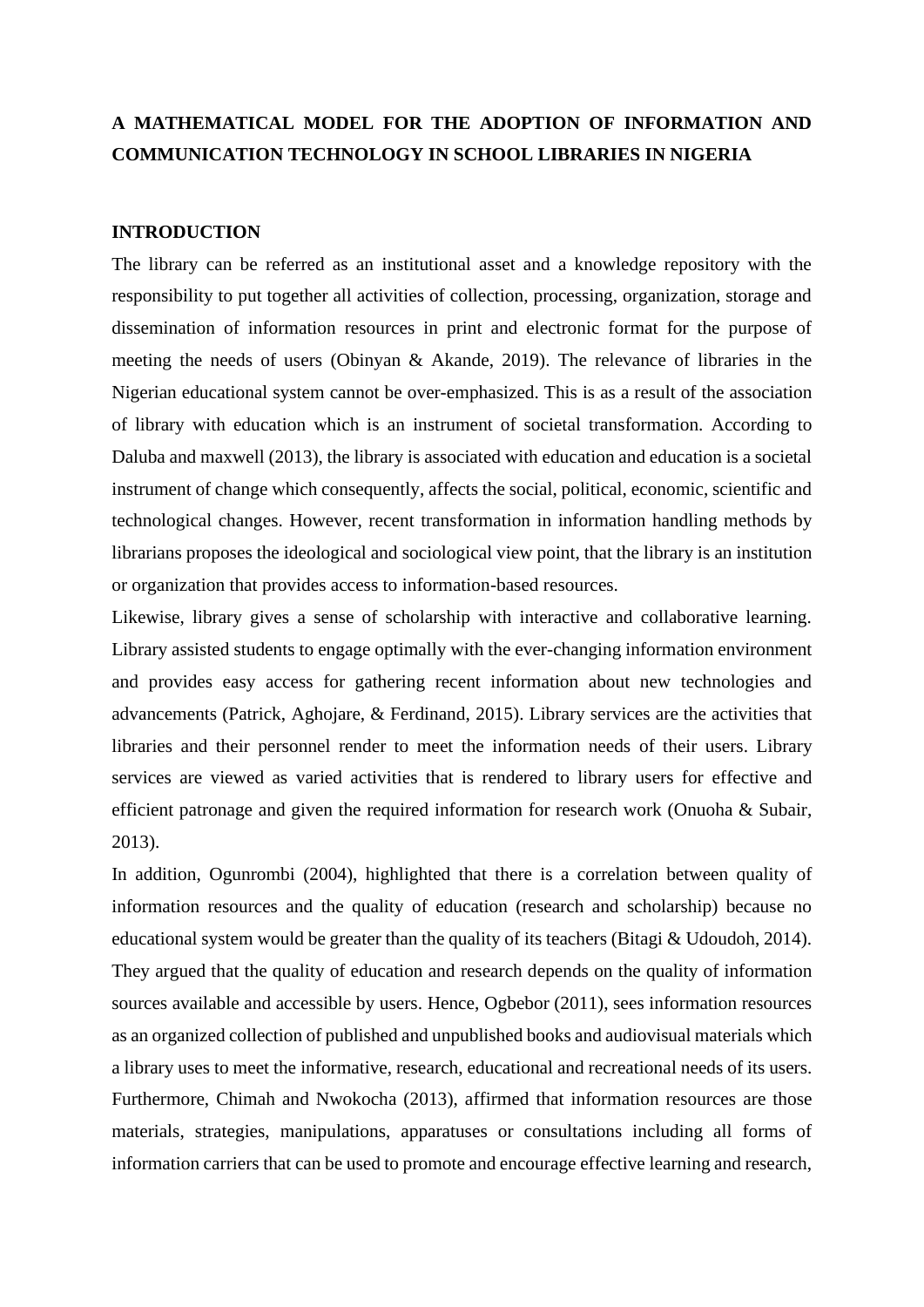as well as developmental projects. Bitagi & Garba (2014), opined that information resources constitute a range of materials and equipment gathered by a library in order to meet the information needs of both intended and anticipated users. It was further stated that the availability of all forms and types of information resources in academic libraries is highly imperative if libraries are to meet up with satisfying the information needs of both users and researchers in their parent institutions.

The revolution in information technology no doubt has tremendously influence the delivery of education. As rightly observed by Uwaifo (2013) that there is significant change in the way information resources are provided to the member of university community. With the invention of Information and Communication Technology, libraries now use various types of technologies to aid the services they render. Everyday new technological advances affect the way information is handled in libraries and information centers. The impacts of new technologies are felt by libraries in every aspect. Computing technology, communication technology and mass storage technology are some of the areas of continuous development that reshape the way that libraries access, retrieve, store, manipulate and disseminate information to users. Universities through a number of ways embrace the electronic provision of information to facilitate study programmes and research. With the integration of online information services, electronic books, electronic document delivery services and digital libraries in its library systems, university lecturers can now access information from various sources. Hence, this study focuses on the identification of the various types of ICT devices which are adopted by Libraries in Nigeria alongside the mathematical modeling of the level of adoption of the identified ICT devices.

#### **OBJECTIVE OF THE STUDY**

The aim of this study is to formulate a mathematical model that can be used to determine the number of adopters of ICT in School libraries in Nigeria through the following objectives;

- i. to identify the various ICT devices adopted in school libraries in Nigeria;
- ii. to identify the most commonly used ICT devices in school libraries in Nigeria;
- iii. to identify the year of adoption of each ICT devices in school libraries in Nigeria;
- iv. to formulate mathematical model for the number of adopters of each ICT devices in school libraries in Nigeria.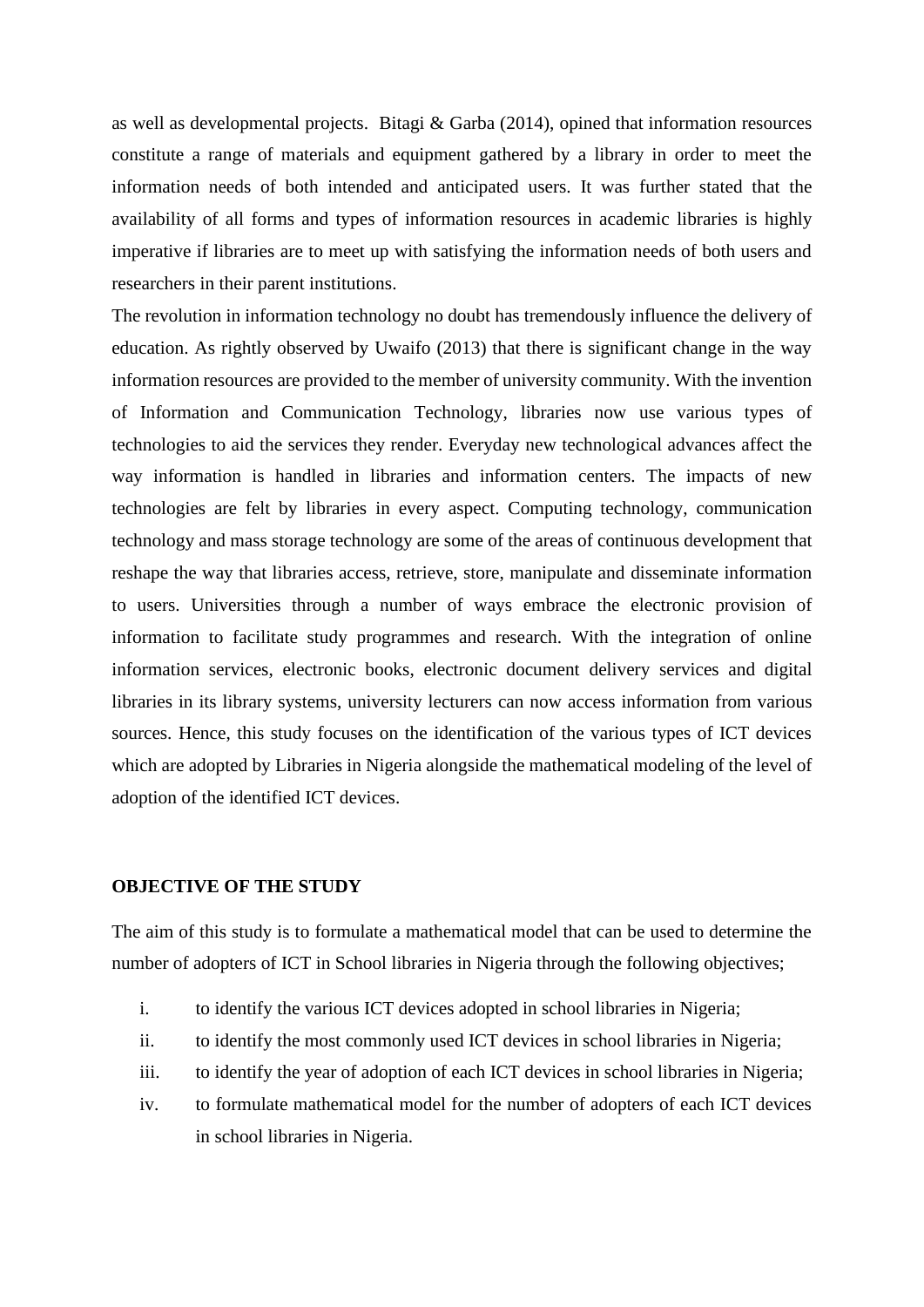# **RESEARCH QUESTION**

To study answered the following research questions:

- 1. what are the ICT devices adopted in school libraries in Nigeria?
- 2. What are the most commonly adopted ICT devices in school libraries in Nigeria?
- 3. When were the various ICT devices adopted in school libraries in Nigeria?
- 4. What are the mathematical models that can be used to estimate the number of adopters of ICT devices?

# **REVIEW OF LITERATURE**

Obinyan and Akande (2019), worked on the assessment of the level of satisfaction of nursing students with library services in selected universities. The study adopted the use of a secriptive survey research design by collecting data from 193 nursing studets in 100 to 500 level using questionnaires distributed across 200 studeent. The study revealed that majority of the students adopted the use of services such as: library loan services (52.3%), user-education services (56.5%), electronic services (50.3%) and photocopying services (50.8%). The study also showed that outdated library materials, unfriendly attitude of library staff to users, lack of awareness of the range of services libraries offer, library that do not subscribe to recent electronic databases, inadequate seats and reading tables, erratic power supply affecting the use of electronic library resources, books that are not always found in the right shelves according to subject area were challenges respondents' face in using library services. The study was limited to the assessment of student satisfaction with library services.

Similarly, Idowu *et al.* (2017), worked on the development of infusion model for the adoption of ICT by the Nigerian transport sector. The study adopted a survey approach in collecting information from 100 members of staff selectled randomy from six (6) different private interstate transport companies. The study identified a number of ICT devices which were associated with the operations of the transport business among the selected companies such as: smartphones, SMS, e-mails, company website, bulk SMS, ticket reservations, vehicle trackers, POS systems and 2-way radio systems. The results of the study showed that the earliest ICT tools adopted were: SMS, e-mails, bulk SMS, company websites, ticket reservations and vehicle trackers in 2001 while smartphones, POS and 2-way radios systems were adopted by 2006. The study was limited to the adoption of ICT services for use by the transport sector. Likewise, in the work of Egejuru *et al.* (2017), on the development of an ICT infusion model for the agricultural sector in Nigeria. The study collected data using a stratified random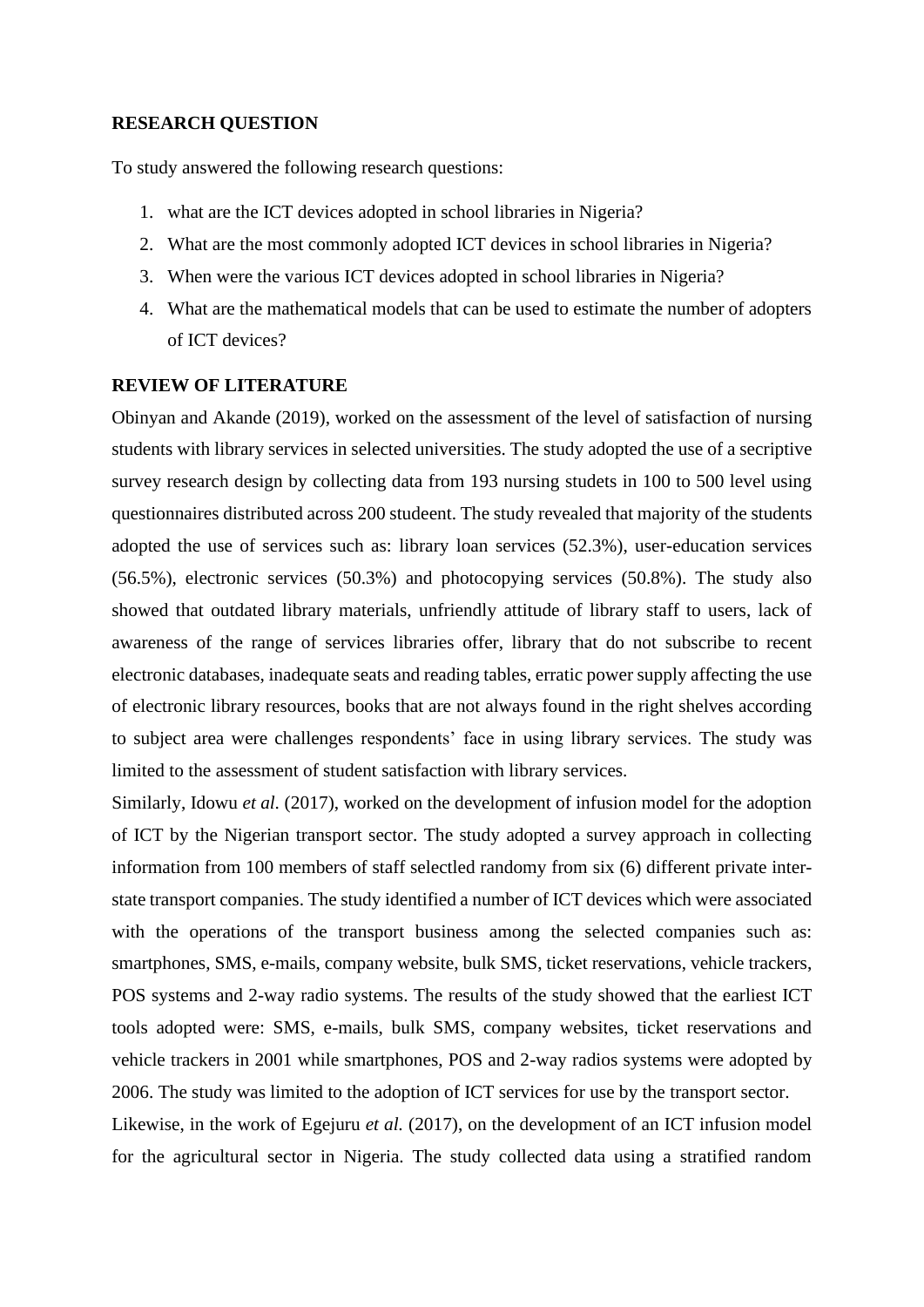sampling of 200 respondent selected from 6 agricultural research and academic institutes within the South-Western part of Nigeria. The various ICT deviced adopted for use included: smartphones, Short Message Services (SMS), e-mail, computers, office hardware, wireless media technologies, global position satellites, geographical information systems, radiofrequency identification technology and automated systems. The results of the study further showed that the earliest adopted ICT devices were computer and office hardware in 1994, emails in 1995, SMS and wireless technologies in 1998 and smartphones in 1999 - all adopted before the 21st century. The study was limited to the adoption of ICT services for use by the agricultural sector.

In addition, Usman (2016), worked on the assessment of the fcators which affect the demand for information resources among library users in North-west Nigeria. The study adopted descriptive survey and used quantitative methodology to collect data, via the use of questionnaire from 376 registered users that were randomly sampled for the study. The study revealed that both library users and their libraries are responsible for the observed critical factors affecting demand for information resources, among the University libraries in North-West Nigeria. The results of the study also showed that users of University libraries in North-West Nigeria are fairly satisfied with information resources they demand because of the poor articulation of their information needs and their inability of using catalogue to demand for information resources. The study was limited to the identification of factors affecting the demand for information resources among library users.

## **METHODOLOGY**

This study made use of structured questionnaire as the instrument of data collection from respondents of the selected location in Nigeria to elicit information about the ICT devices used among respondents selected from members of staff consisting of lecturers and librarians alongside students of tertiary institutions selected from south-western Nigerian States. The instrument of data collection was used to collect information from the respondents of the study, which included: demographic information, ICT devices adopted at each libraries alongside the time of adoption of the ICT devices. Following the collection of data from the respondents, the data was analyzed using standard descriptive statistics tools: tables for data presentation and graphs for data presentation. The mathematical model for ICT adoption was formulated using polynomial expressions of degree, *m* estimated from cumulative total of users for each year from the year of adoption of each ICT device. The study population identified for this study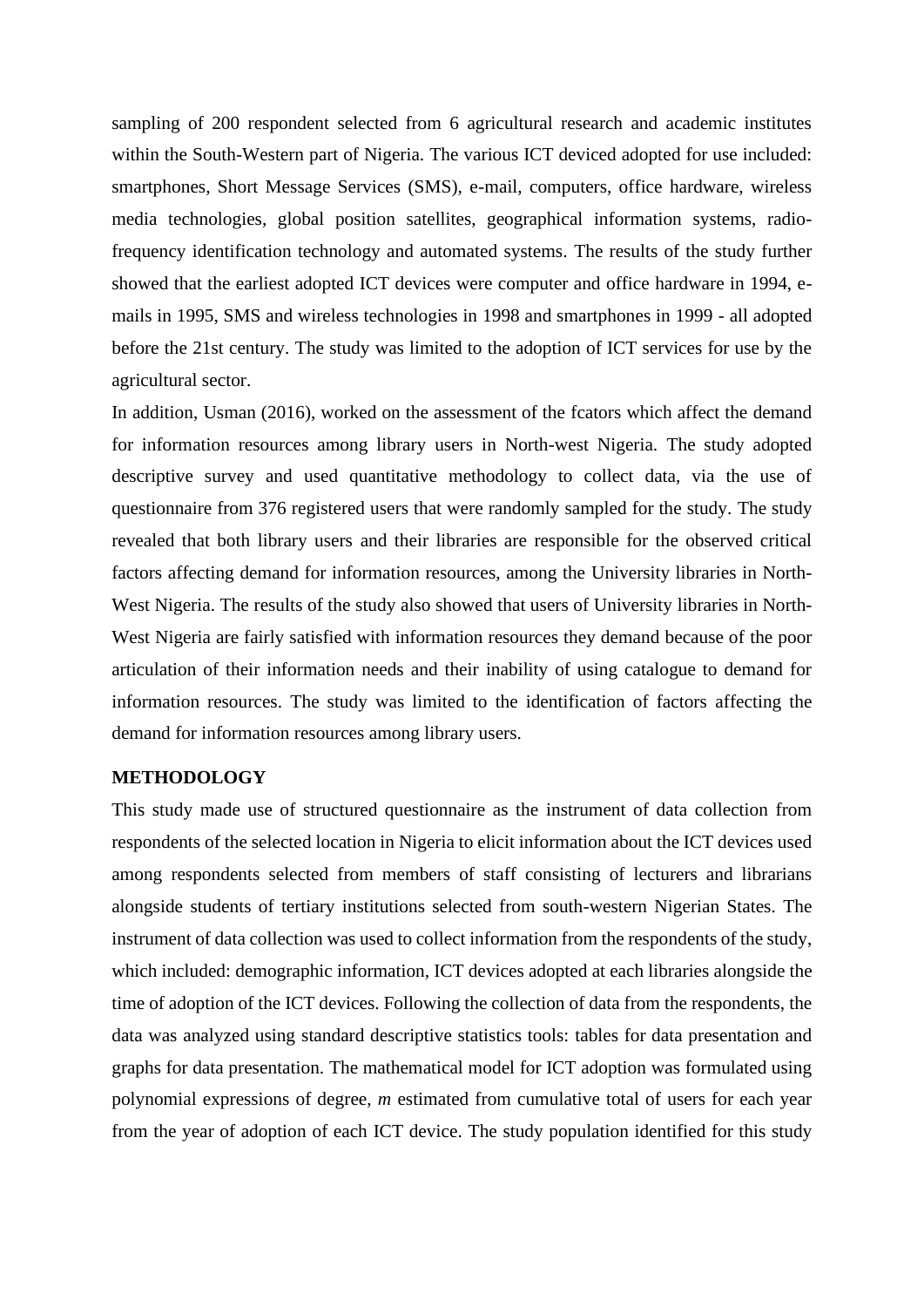are the users of academic and research libraries of academic institutions. 150 questionnaires were distributed among the respondents with the necessary information provided.

This study also, incorporated the use of descriptive statistical techniques for the purpose of analyzing the data collected for this study from the respondents. The descriptive statistics methods used helped in the simplification of the data collected in a sensible way by the provision of descriptive summary using frequency tables and charts. The ICT infusion model was formulated using the Microsoft® Excel's built-in functionality for estimating the trend line of graphical tables and charts – which in this case is a polynomial function of degree, *m*. For the purpose of this study, the IT infusion model was formulated as a function of the number of years; *x* from the base year  $y_0$ , up to a required year  $y_x$  using a polynomial equation of degree, m for each identified IT component. Equation (1) shows how to determine number of years, x that is required to determine the number of users of the ICT devices by the year, from the base year  $y_0$ .

$$
x = Y_x - Y_0 + 1 \tag{1}
$$

The number of ICT devices adopted by the respondents of the academic institutions for each year,  $u_t$  was considered as a sequence of terms as shown in Equation (2). Following this, the cumulative total for each successive year was determined till the final year - 2017 as shown in Equation (3). Assuming an ICT device which was used starting from a base year,  $Y_0 = 2003$ ; it will be observed from Equation 1 that the total number of terms in the sequence of users from 2003 till 2017 is t = 2017-2003+1=15 years.

$$
u_t = u, u_2, u_3, u_4, \dots, u_{15}
$$
 (2)

The cumulative total number of ICT devices used by respondents of the libraries for each year from the base year till the present year was considered as a series of terms (equation 3). In equation (2), it was observed that each  $u_t$  for  $1 \le t \le 15$  represents the number of users of the IT device for each successive year from 2003 till 2017. Equation (2) was converted to a sequence of the cumulative sum of users for each successive year as shown in Equation (3). Thus each  $S_t$  1  $\leq$  t  $\leq$  15 represents the cumulative total number of users of ICT devices *x* years after the base year of infusion,  $Y_0$  as shown in Equation 4.

$$
S_t = u_1, (u_1 + u), (u_1 + u_2 + u_3), \dots, (u_1 + u_2 + u_3)
$$
 (3)

$$
S_t = S_1, S_2, S_3, S_4, \dots, S_{15}
$$
 (4)

where:  $S_1 = u, S_2 = (u_1 + u_2), \dots \dots \dots S_{15} = (u_1 + u_2 \dots \dots \dots \dots \dots \dots \dots$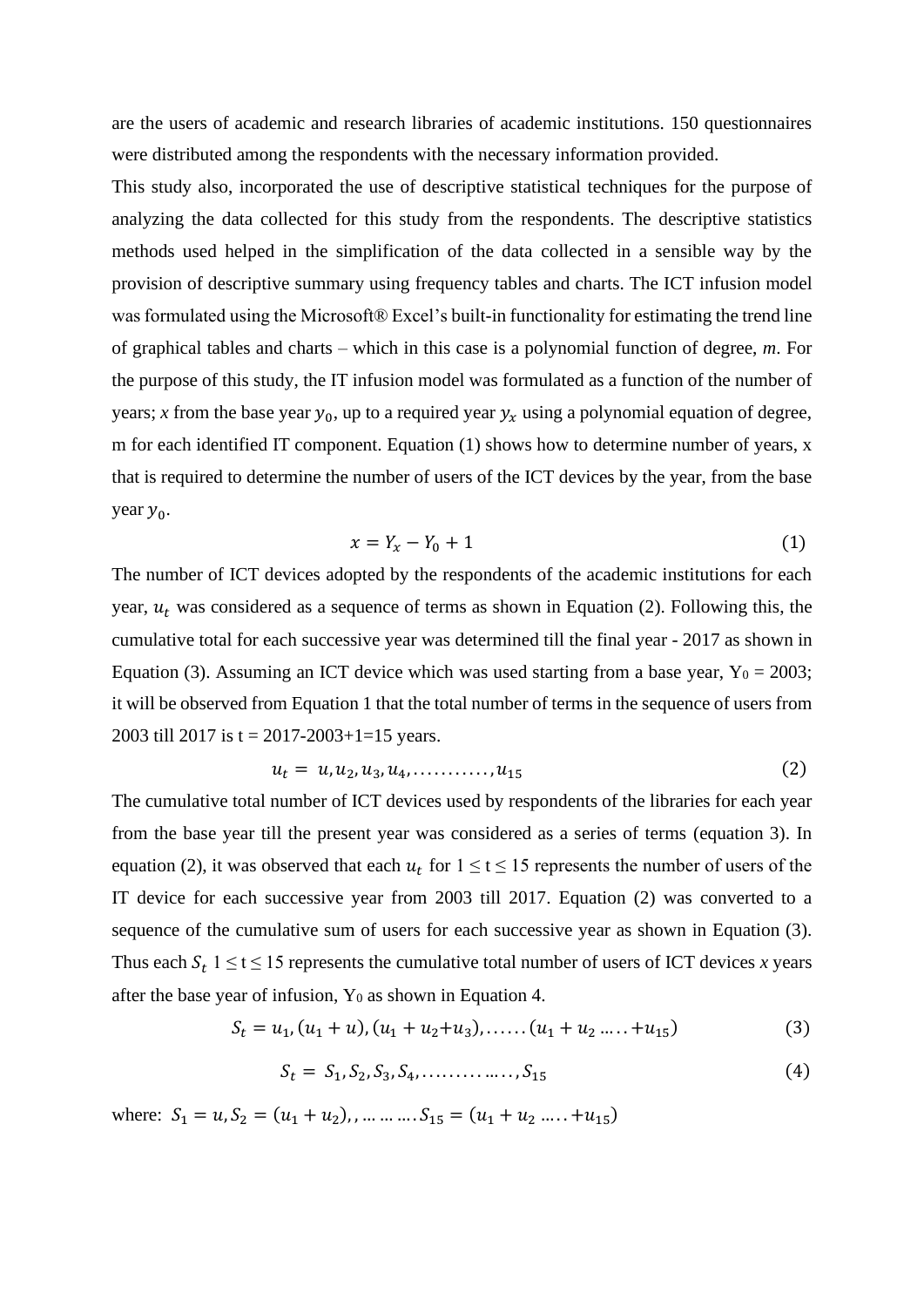Hence, the mathematical model for ICT adoption was thus a polynomial equation of degree *m*  which is the best line fit of the cumulative number of users of each ICT device by year,  $Y_t$  -  $t$ years after the base year,  $Y_0$ . Thus, the IT infusion model is a polynomial fit of Equation (4) expressed in terms of *t* (the number of years after the base year). Hence, the IT infusion model is expressed as shown in Equation (5).

$$
S(t) = a + bt + ct2 + \dots + dtn
$$
 (5)

#### **DATA PRESENTATION, ANALYSIS AND INTERPRETATION**

The questionnaire used for this study was distributed among the respondents selected from the libraries located in Ogun State, South-Western Nigeria for which out of the initial 150 questionnaires distributed, only 121 respondents provided the necessary information required for this study as presented in the questionnaires. Table 1 gives a summary of the number of respondents selected from each type of library considered for this study. Out of 121 respondents selected for this study; 76.0% of the respondents were selected from academic libraries, 10.7% from research libraries, 9.9% from special libraries and 3.3% failing to provide the type of libraries they belong to. Out of the 121 respondents selected from the libraries, 24.8% were selected from private libraries, 69.4% were selected from government and 5.8% failed to provide details thus referred to as missing data.

| <b>Table 1: Distribution of Library Type</b> |                  |               |  |  |  |  |  |  |  |  |  |
|----------------------------------------------|------------------|---------------|--|--|--|--|--|--|--|--|--|
| <b>Library Type</b>                          | <b>Frequency</b> | $\frac{0}{0}$ |  |  |  |  |  |  |  |  |  |
| <b>Academic</b>                              | 92               | 76.03         |  |  |  |  |  |  |  |  |  |
| <b>Research</b>                              | 13               | 10.74         |  |  |  |  |  |  |  |  |  |
| <b>Special</b>                               | 12               | 9.92          |  |  |  |  |  |  |  |  |  |
| <b>Missing</b>                               | 4                | 3.31          |  |  |  |  |  |  |  |  |  |
| <b>Total</b>                                 | 121              | 100.00        |  |  |  |  |  |  |  |  |  |

Table 2 shows the distribution of the different classes of libraries from which the respondents were selected from. The results showed that out of the 121 respondents selected, majority were academic with a proportion of 76.0%, 10.7% were research, 9.9% were special while 3.3% were missing. According to Table 3 which shows the distribution of gender, 68.6% were male while 30.6% were female with 0.8% respondents were missing.

| <b>Table 2: Distribution of Library Class</b> |                  |               |  |  |  |  |  |  |  |  |  |
|-----------------------------------------------|------------------|---------------|--|--|--|--|--|--|--|--|--|
| <b>Library Class</b>                          | <b>Frequency</b> | $\frac{6}{9}$ |  |  |  |  |  |  |  |  |  |
| <b>Private</b>                                | 30               | 24.79         |  |  |  |  |  |  |  |  |  |
| Government                                    | 84               | 69.42         |  |  |  |  |  |  |  |  |  |
| <b>Missing</b>                                |                  | 5.79          |  |  |  |  |  |  |  |  |  |
| <b>Total</b>                                  | 121              | 100.00        |  |  |  |  |  |  |  |  |  |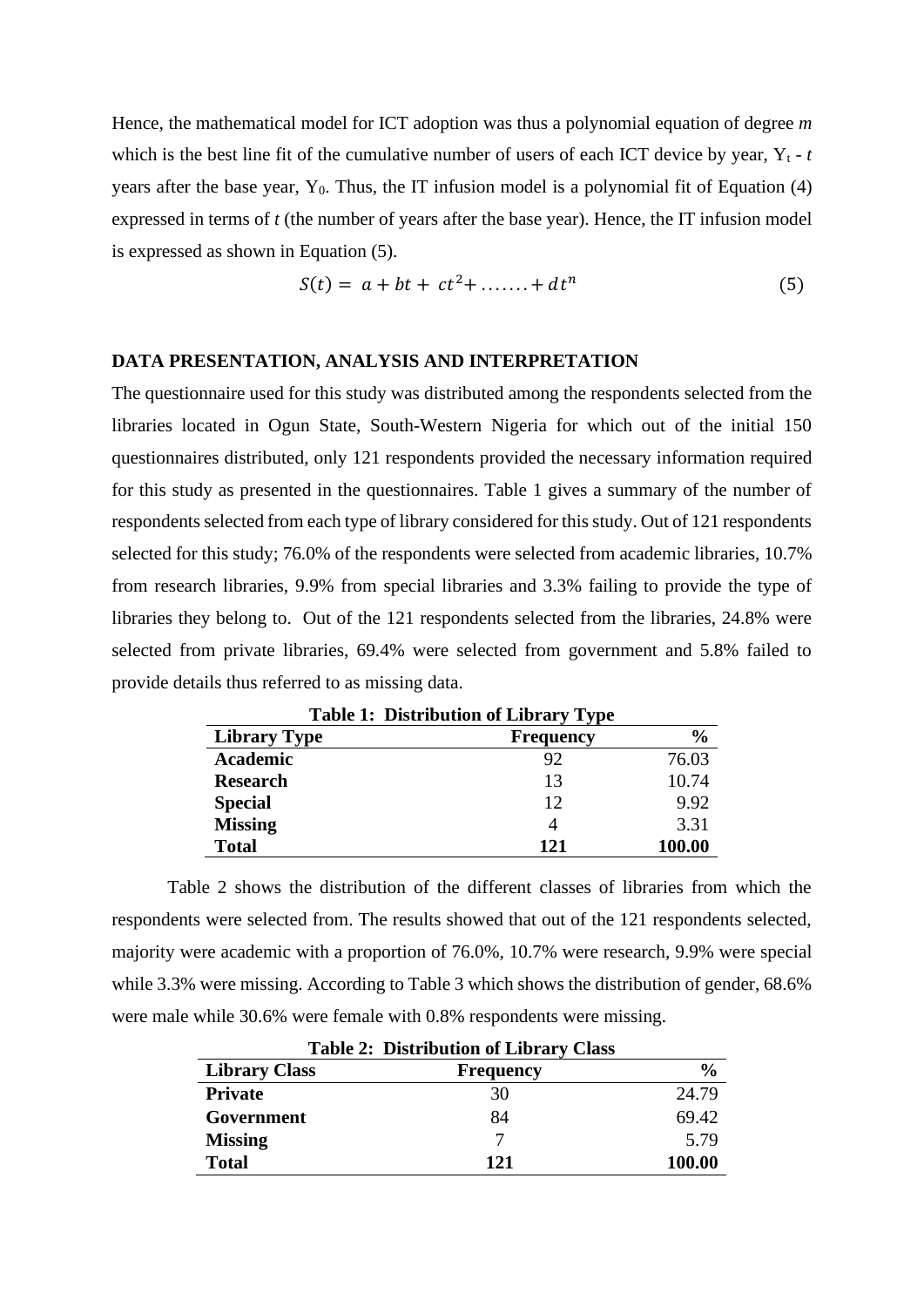|                | <b>Table 3: Distribution of Gender of Respondents</b> |               |
|----------------|-------------------------------------------------------|---------------|
| Gender         | <b>Frequency</b>                                      | $\frac{0}{0}$ |
| <b>Male</b>    | 83                                                    | 68.60         |
| <b>Female</b>  | 37                                                    | 30.58         |
| <b>Missing</b> |                                                       | 0.83          |
| <b>Total</b>   | 121                                                   | 100.00        |

Table 4 shows the distribution of the employment of the respondents. The results showed that 64.5% of respondents selected were students, 20.7% of respondents were lecturers, 11.6% of respondents were librarians, and 1.7% of respondents had other type of employment while 1.7% of respondents were secretaries. Table 5 shows the distribution of the number of years of experience of the respondents. The results showed that except for the students, 4.1% of respondents had below 5 years, 11.6% of respondents had between 6 to 10 years, 9.1% of respondents had between 11 to 20 years, 9.1% of respondents had above 20 years of experience while 0.87% were missing.

|                   | <b>Table 4: Distribution of Employment of Respondents</b> |               |
|-------------------|-----------------------------------------------------------|---------------|
| <b>Respondent</b> | <b>Frequency</b>                                          | $\frac{0}{0}$ |
| <b>Secretary</b>  |                                                           | 1.65          |
| <b>Student</b>    | 78                                                        | 64.46         |
| Lecturer          | 25                                                        | 20.66         |
| Librarian         | 14                                                        | 11.57         |
| <b>Other</b>      | 2                                                         | 1.65          |
| <b>Total</b>      | 121                                                       | 100.00        |

| Table 5: Years of Experience of respondents selected for this study |                  |               |  |  |  |  |  |  |  |  |  |
|---------------------------------------------------------------------|------------------|---------------|--|--|--|--|--|--|--|--|--|
| <b>Years of Experience</b>                                          | <b>Frequency</b> | $\frac{6}{6}$ |  |  |  |  |  |  |  |  |  |
| <b>None</b>                                                         | 79               | 65.29         |  |  |  |  |  |  |  |  |  |
| below 5                                                             | 5                | 4.13          |  |  |  |  |  |  |  |  |  |
| <b>6 to 10</b>                                                      | 14               | 11.57         |  |  |  |  |  |  |  |  |  |
| 11 to 20                                                            | 11               | 9.09          |  |  |  |  |  |  |  |  |  |
| above 20                                                            | 11               | 9.09          |  |  |  |  |  |  |  |  |  |
| <b>Missing</b>                                                      |                  | 0.83          |  |  |  |  |  |  |  |  |  |
| <b>Total</b>                                                        | 121              | 100.00        |  |  |  |  |  |  |  |  |  |

Table 6 shows the distribution of the capacity of the libraries considered in this study. The results showed that 20.7% of respondents selected belong to libraries with capacity of below 50, 39.7% of respondents selected belong to libraries with capacity between 51 to 100, 23.1% of respondents selected belong to libraries with capacity above 100 while 16.5% of respondents did not specify the capacity of the libraries from which they were selected from. Table 7 shows the distribution of the level of ICT compliance of the respondents. The results showed that 17.4% of respondents said theirs was excellent, 45.5% of respondents said theirs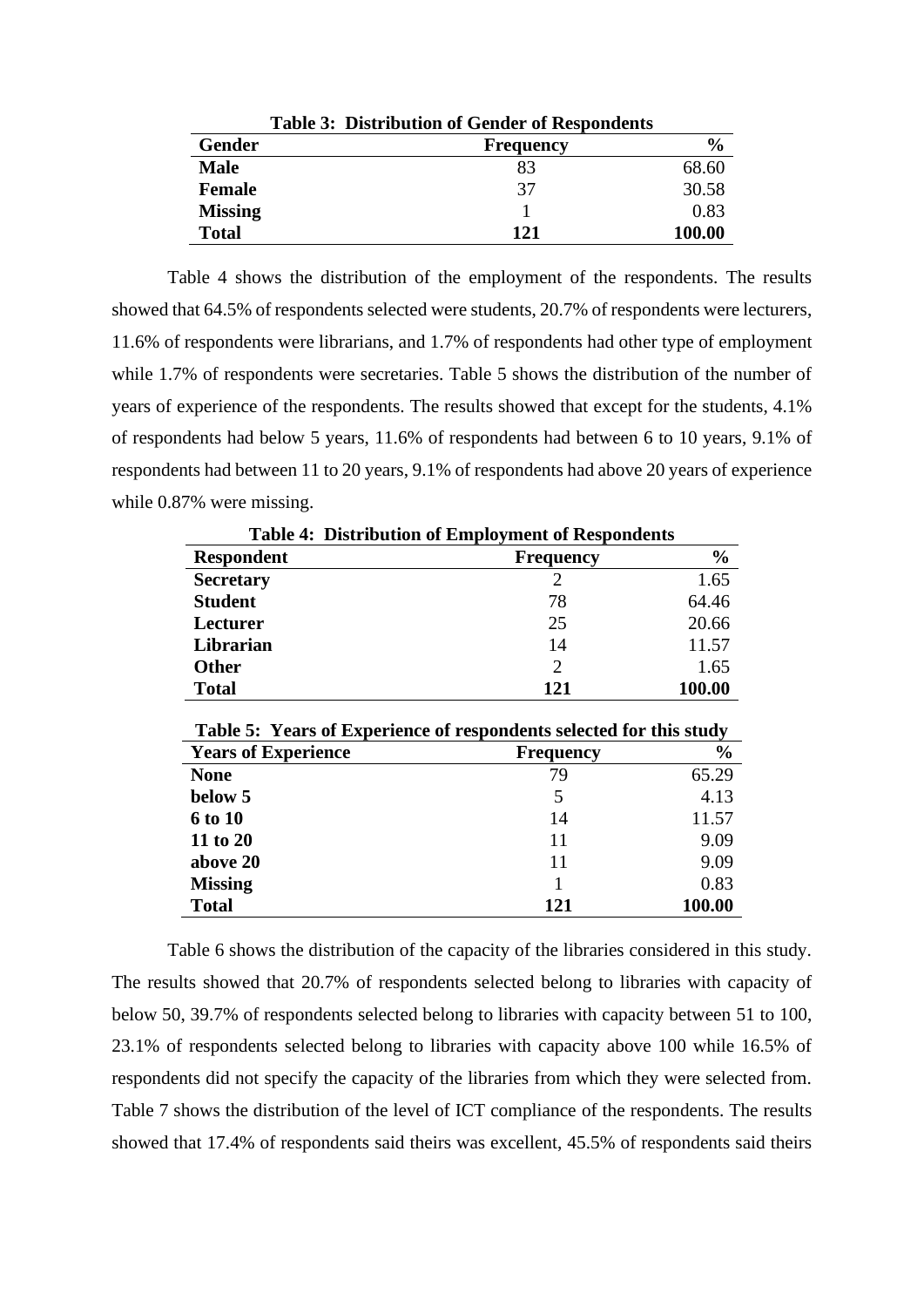was good, 25.6% of respondents said theirs was average, 6.6% of respondents said theirs was fair and 1.7% of respondents said theirs was poor while 3.3% were missing.

| <b>Table 6: Distribution of the Capacity of Libraries</b> |                  |               |  |  |  |  |  |  |  |  |  |
|-----------------------------------------------------------|------------------|---------------|--|--|--|--|--|--|--|--|--|
| <b>Library Capacity</b>                                   | <b>Frequency</b> | $\frac{0}{0}$ |  |  |  |  |  |  |  |  |  |
| below 50                                                  | 25               | 20.66         |  |  |  |  |  |  |  |  |  |
| 51 to 100                                                 | 48               | 39.67         |  |  |  |  |  |  |  |  |  |
| above 100                                                 | 28               | 23.14         |  |  |  |  |  |  |  |  |  |
| <b>Missing</b>                                            | 20               | 16.53         |  |  |  |  |  |  |  |  |  |
| <b>Total</b>                                              | 121              | 100.00        |  |  |  |  |  |  |  |  |  |

**Table 6: Distribution of the Capacity of Libraries**

|                           | <b>Table 7: Distribution of Level of ICT Compliance</b>  |                  |                |               |
|---------------------------|----------------------------------------------------------|------------------|----------------|---------------|
| <b>IT Compliance</b>      |                                                          | <b>Frequency</b> | $\frac{6}{6}$  |               |
| Poor                      |                                                          | $\overline{2}$   | 1.65           |               |
| Fair                      |                                                          | 8                | 6.61           |               |
| Average                   |                                                          | 31               | 25.62          |               |
| Good                      |                                                          | 55               | 45.45          |               |
| <b>Excellent</b>          |                                                          | 21               | 17.36          |               |
| <b>Missing</b>            |                                                          | $\overline{4}$   | 3.31           |               |
| <b>Total</b>              |                                                          | 121              | 100.00         |               |
|                           | Table 8: Distribution of Year of Adoption of ICT Devices |                  |                |               |
| <b>ICT Device</b>         | Year of                                                  | <b>Initial</b>   | <b>Present</b> | $\frac{0}{0}$ |
|                           | Adoption $(Y_0)$                                         | <b>Users</b>     | <b>Users</b>   |               |
| <b>Personal Computers</b> | 1997                                                     |                  | 98             | 80.99         |
| <b>Printers/Faxes</b>     | 1997                                                     |                  | 81             | 66.94         |
| <b>Search Engines</b>     | 1997                                                     |                  | 86             | 71.07         |
| <b>Electronic Library</b> | 2000                                                     | $\overline{2}$   | 72             | 59.50         |
| <b>Bulk SMS Services</b>  | 2000                                                     | 2                | 53             | 43.80         |
| Library Mgt. System       | 2000                                                     |                  | 41             | 33.88         |
| <b>Bar/QR Code Reader</b> | 2000                                                     |                  | 31             | 25.62         |
| <b>Projectors</b>         | 2000                                                     |                  | 50             | 41.32         |
| <b>Video Conferencing</b> | 2000                                                     |                  | 33             | 27.27         |

The various types of ICT tool that were adopted in the libraries were: PCs/laptops, printers/fax machines, search engines, electronic library services, bulk SMS services, library management systems, bar/QR code readers, projectors and video conferencing system. Information about the year of adoption of each ICT devices were requested from each respondents. Table 8 shows the results of the distribution of the number of adopters of each ICT device from the earliest year of ICT device adoption till 2017. The results showed in descending order of majority adopters that 81% of respondents have been using personal computers since 1997; 71.1% of respondents have been using search engines since 1997; 66.9% of respondents have been using printers/fax machines since 1997; 59.5% of respondents have been using e-Library systems since 2000; 43.8% of respondents have been using bulk SMS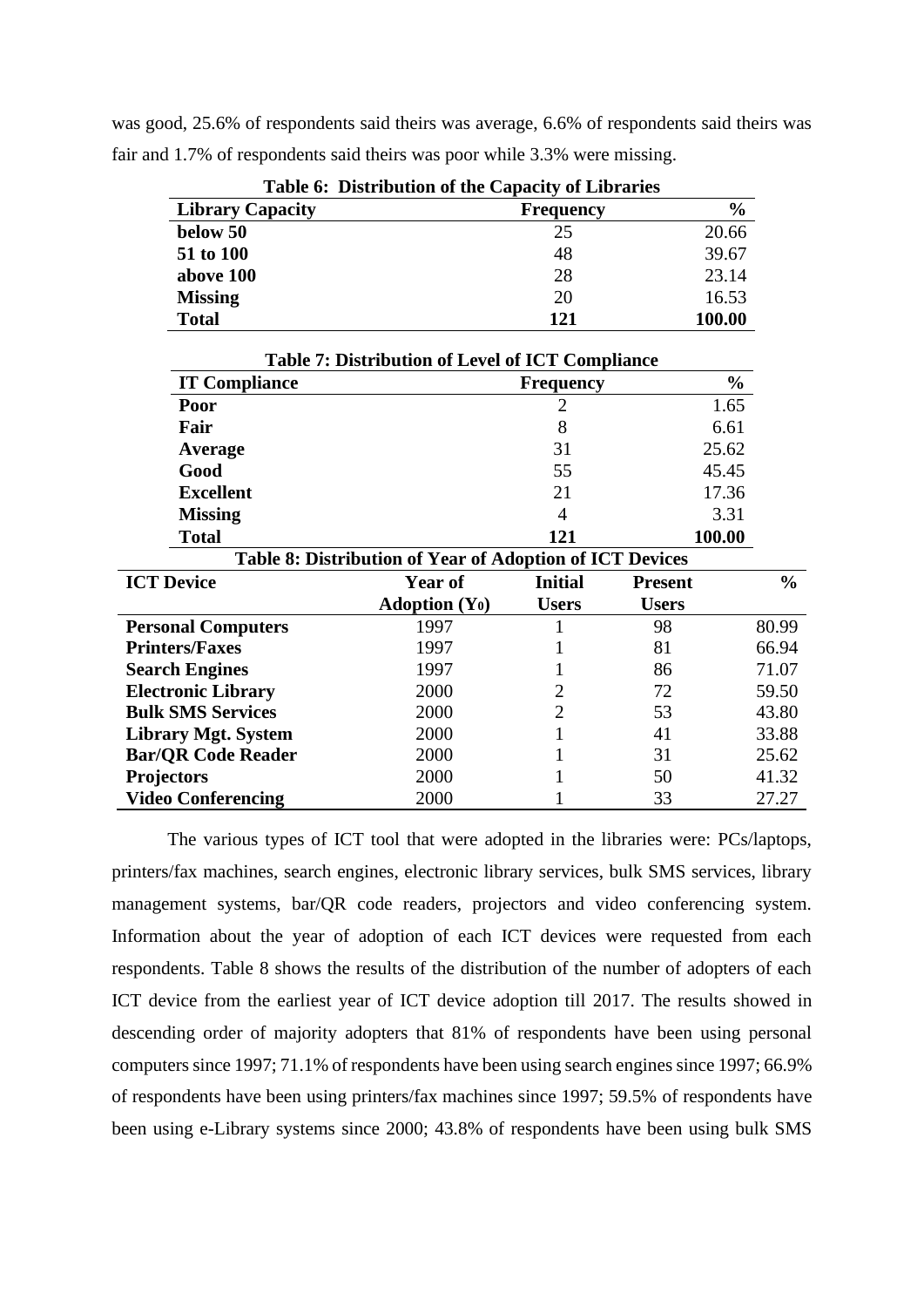services since 2000; while 41.3% of respondents have been using projectors since 2000. Every other device were adopted by less than 40% of respondents since the year 2000.

Table 8 shows the distribution of the year of adoption for each ICT devices adopted for use among the libraries considered in this study. The results showed that among the adopted ICT devices, the earliest year of adoption of ICT devices was in 1997 for 3 ICT devices and the latest yea was in 2000 for 6 ICT devices. Table 9 was generated from Table 7 by determining the cumulative frequency of adopters for each subsequent year starting from the year of adoption of each ICT device till 2017. Table 10 was generated from Table 9 by determining the cumulative frequency of adopter for each subsequent years starting from the year of adoption of each ICT device till 2017. Thus, number the results showed that trend of the increase in the number of adopters of each ICT device as represented by the bar chart in Figure 1.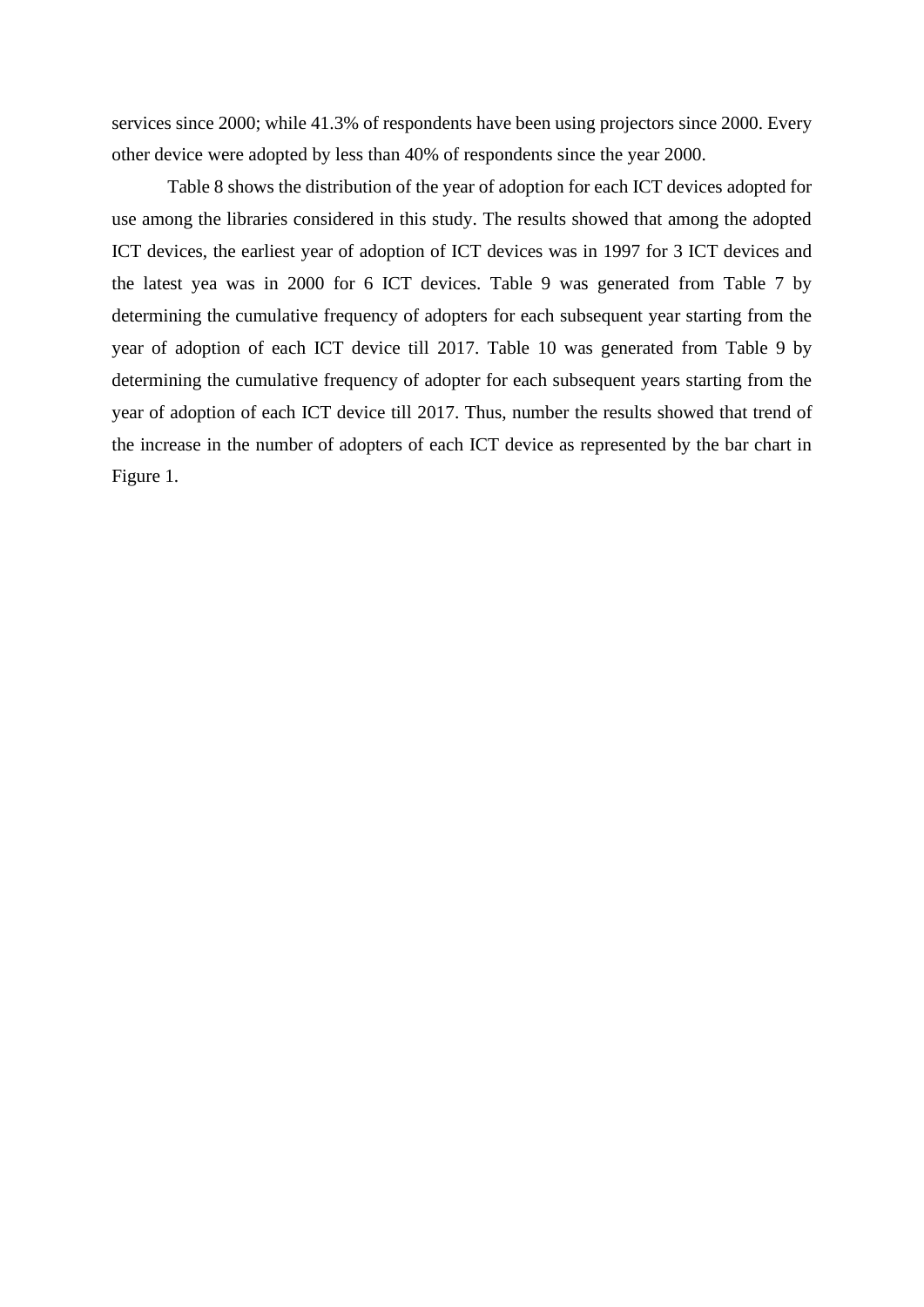| <b>ICT Components</b>      | y97      | y98 | y99 | $\bf v00$ | y01 | y02 | y03 | y04 | y05 | y06 | y07          | y <sub>08</sub> | y <sub>09</sub> | y10 | y11 | y12 | y13 | y14 | y15 | y16          | y17            | <b>Users</b> | $\frac{6}{10}$ |
|----------------------------|----------|-----|-----|-----------|-----|-----|-----|-----|-----|-----|--------------|-----------------|-----------------|-----|-----|-----|-----|-----|-----|--------------|----------------|--------------|----------------|
|                            |          |     |     |           |     |     |     |     |     |     |              |                 |                 |     |     |     |     |     |     |              |                |              | <b>Users</b>   |
| <b>Personal Computers</b>  |          |     |     |           |     |     |     |     |     |     |              |                 |                 | 14  |     |     | 8   | 9   |     |              | $\theta$       | 98           | 80.99          |
| <b>Printers/Faxes</b>      |          |     |     | 4         |     |     |     |     | 4   |     | 10           |                 | 8               |     | Q   |     |     |     | 4   |              | $\theta$       | 81           | 66.94          |
| <b>Search Engines</b>      |          |     |     |           |     |     |     | 0   | 6   |     | 8            | $\bigcap$       | 10              |     |     |     | Q   |     |     |              |                | 86           | 71.07          |
| <b>Electronic Library</b>  | $\Omega$ |     |     |           |     |     |     | 0   | 4   |     | <sub>6</sub> | 4               | 8               | 10  |     |     | 9   |     |     | <sub>0</sub> | $\theta$       | 72           | 59.50          |
| <b>Bulk SMS Services</b>   |          |     |     |           |     |     |     | 0   |     |     |              | 4               | 10              | 8   |     | Q   |     |     |     |              | $\Omega$       | 53           | 43.80          |
| <b>Library Mgt. System</b> |          |     |     |           |     |     |     |     |     |     |              |                 | <sub>0</sub>    | h   |     |     |     |     | 4   |              | $\overline{0}$ | 41           | 33.88          |
| <b>Bar/OR Code Reader</b>  | $\theta$ |     |     |           |     |     |     | 0   |     |     |              |                 |                 |     |     |     | 4   |     |     |              | $\Omega$       | 31           | 25.62          |
| <b>Projectors</b>          | 0        |     |     |           |     | ◠   |     | 0   |     |     |              | ◠               |                 | h   |     |     |     | h.  |     | 8            |                | 50           | 41.32          |
| <b>Video Conferencing</b>  |          |     |     |           |     |     |     | 0   |     |     |              | $\bigcap$       |                 |     |     | 4   |     | ി   |     |              |                | 33           | 27.27          |

**Table 9: Distribution of the Number of Yearly Adopters of ICT devices.**

**Table 10: Distribution of the Cumulative Number of Yearly Adopters of ICT devices**

| <b>ICT Components</b>      | у97 | v98 | v99 | $\bf v00$ | y01 | $y_{02}$ | y03 | y <sub>04</sub> | y05          | y06             | y07 | y <sub>08</sub> | y <sub>09</sub> | y10 | y11 | y12 | y13 | y14 | v15 | v16 | v17 | <b>Users</b> | $\frac{6}{9}$ |
|----------------------------|-----|-----|-----|-----------|-----|----------|-----|-----------------|--------------|-----------------|-----|-----------------|-----------------|-----|-----|-----|-----|-----|-----|-----|-----|--------------|---------------|
|                            |     |     |     |           |     |          |     |                 |              |                 |     |                 |                 |     |     |     |     |     |     |     |     |              | <b>Users</b>  |
| <b>Personal Computers</b>  |     |     |     |           |     |          | IO  |                 | l6           | 19              | 30  | 37              | 43              |     | 62  | 70  | 78  | 87  | 95  | 98  | 98  | 98           | 80.99         |
| <b>Printers/Faxes</b>      |     |     |     | 6         | 8   |          | 8   | 10              | 14           | 16              | 26  | 28              | 36              | 48  | 57  | 65  | 70  | 75  | 79  | -81 | 81  | 81           | 66.94         |
| <b>Search Engines</b>      |     |     |     |           |     |          |     |                 | 3            | $\overline{15}$ | 23  | 25              | 35              | 52  | 57  | 65  | 74  | 81  | 83  | 85  | 86  | 86           | 71.07         |
| <b>Electronic Library</b>  | 0   |     |     |           |     |          |     |                 | <sub>b</sub> |                 |     |                 | 25              | 35  | 37  | 42  | 51  | 62  | 66  |     | 72  |              | 59.50         |
| <b>Bulk SMS Services</b>   | 0   |     |     |           |     |          | 4   |                 |              |                 | 8   | 12              | 22              | 30  | 35  | 44  | 47  | 49  | 52  | 53  | 53  | 53           | 43.80         |
| <b>Library Mgt. System</b> |     |     |     |           |     |          |     |                 |              |                 |     |                 | 13              | 19  | 20  | 24  | 29  | 32  | 36  | 41  | 41  | 41           | 33.88         |
| <b>Bar/OR Code Reader</b>  |     |     |     |           |     |          |     |                 |              |                 | 4   |                 |                 |     | Q   |     |     |     | 24  | 31  | 31  | 31           | 25.62         |
| <b>Projectors</b>          |     |     |     |           |     |          |     |                 |              |                 | 4   | $\sigma$        | 10              | 16  |     | 28  | 32  | 38  | 41  | 49  | 50  | 50           | 41.32         |
| <b>Video Conferencing</b>  |     |     |     |           |     |          |     |                 |              |                 |     | ς               | х               | 15  | 16  | 20  | 24  | 26  | 29  | 32  | 33  | 33           | 27.27         |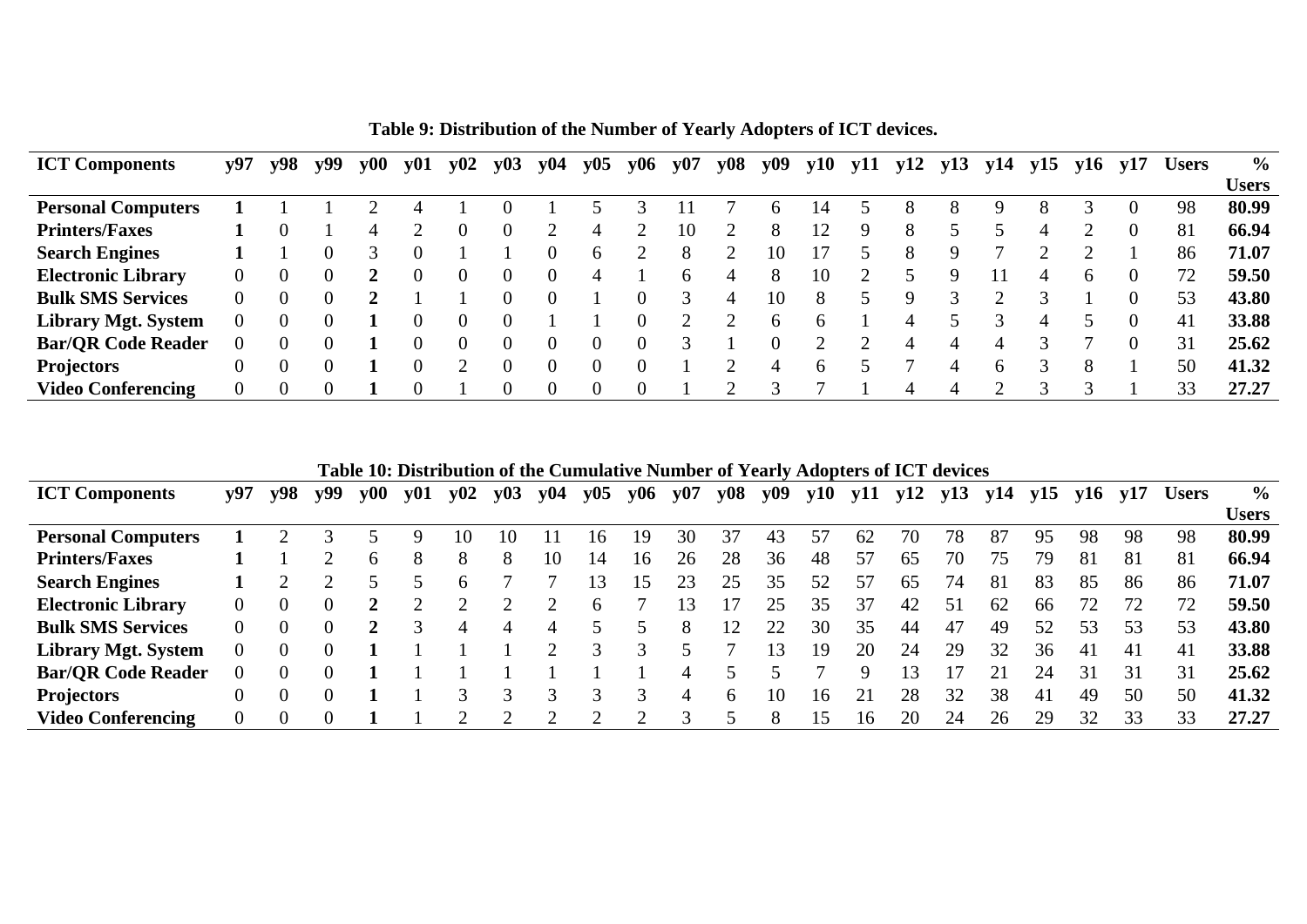

**Figure 1: Bar Chart Plot of Cumulative Frequency of ICT Adopters**

For the purpose of the formulation of the mathematical model for the adoption of ICT devices, the polynomial function *S* (x) with respect to *x* which represents the number of years after the base year, Y<sub>0</sub> for each ICT devices was considered for the study. The Microsoft Excel Data Analysis Toolkit was used for the estimation of trend lines via polynomial fits from the graphs and charts of the cumulative total number of ICT adopters. Thus, the total number of adopters of each ICT devices was estimated at a given year, *Yx* a number of years from the year of adoption *x* from the year of ICT adoption.

## **DISCUSSION**

#### **Model for adoption of use of PC**

Following the results of cumulative sum of the number of adopters of PC among libraries in Nigeria, it was observed that the year of adoption was 1997 with 1 initial user. Using Equation 1, the number of years from 1997 till 2017 is 21 years which corresponds to the 21 red dots shown in Figure 2. According to Figure 2, the year of adoption  $Y_0$  (1997) is point x=1 which corresponds to 1 on the y-axis while each consecutive year,  $Y_x$  on the x-axis corresponds to the cumulative number of adopters of PCs *x* years after the base year (year of adoption). The estimation of the best fit (black line) for the use of PC from the cumulative distribution showed that the mathematical model for the adoption of PCs can be represented using a polynomial of degree  $m=5$  as shown in Equation 6 which had a coefficient of determination,  $R^2=0.9977$ .

$$
S(x) = -0.001x^{5} - 0.001x^{4} + 0.061x^{3} - 0.526x^{2} + 2.422x + 2.422
$$
 (6)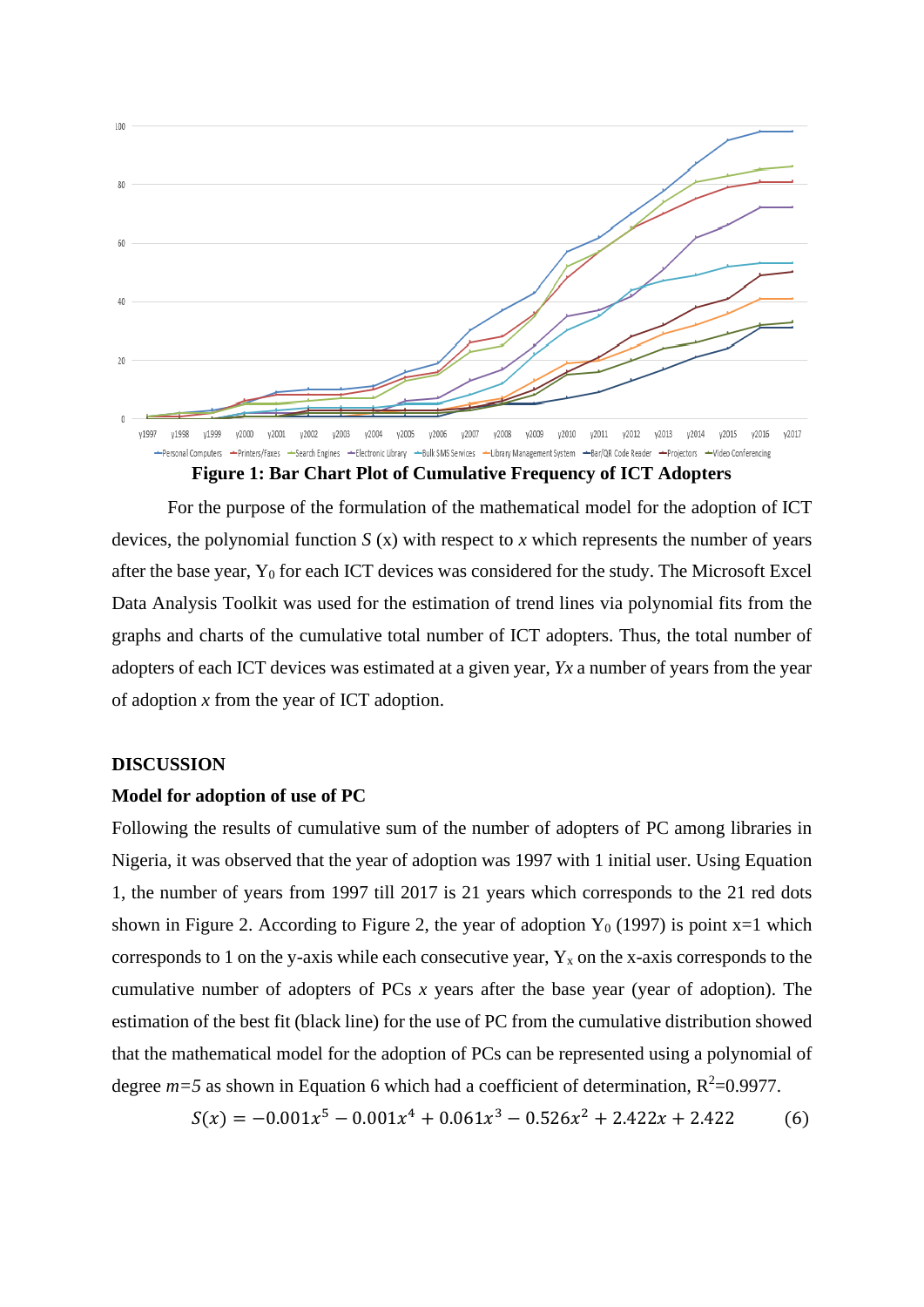

# **Model for adoption of use of printers/fax machines**

Following the results of cumulative sum of the number of adopters of printers/fax machines among libraries in Nigeria, it was discovered that the year of adoption was 1997 with 1 initial user. Using Equation 1, the number of years from 1997 till 2017 is 21 years which corresponds to the 21 red dots shown in Figure 3. According to Figure 3, the year of adoption  $Y_0$  (1997) is point  $x=1$  which corresponds to 1 on the y-axis while each consecutive year,  $Y_x$  on the x-axis corresponds to the cumulative number of adopters of printers/fax machines *x* years after the base year (year of adoption). The estimation of the best fit (black line) for the use of printers/fax machines from the cumulative distribution showed that the mathematical model for the adoption of printers/fax machines can be represented using a polynomial of degree *m=5* as shown in Equation 7 which had a coefficient of determination,  $R^2$ =0.9963.



 $S(x) = -0.0001x^{5} - 0.001x^{4} + 0.054x^{3} - 0.552x^{2} + 2.463x + 2.463$  (7)

**Figure 3: Polynomial Fit for the Adoption of printers/fax machines among Libraries**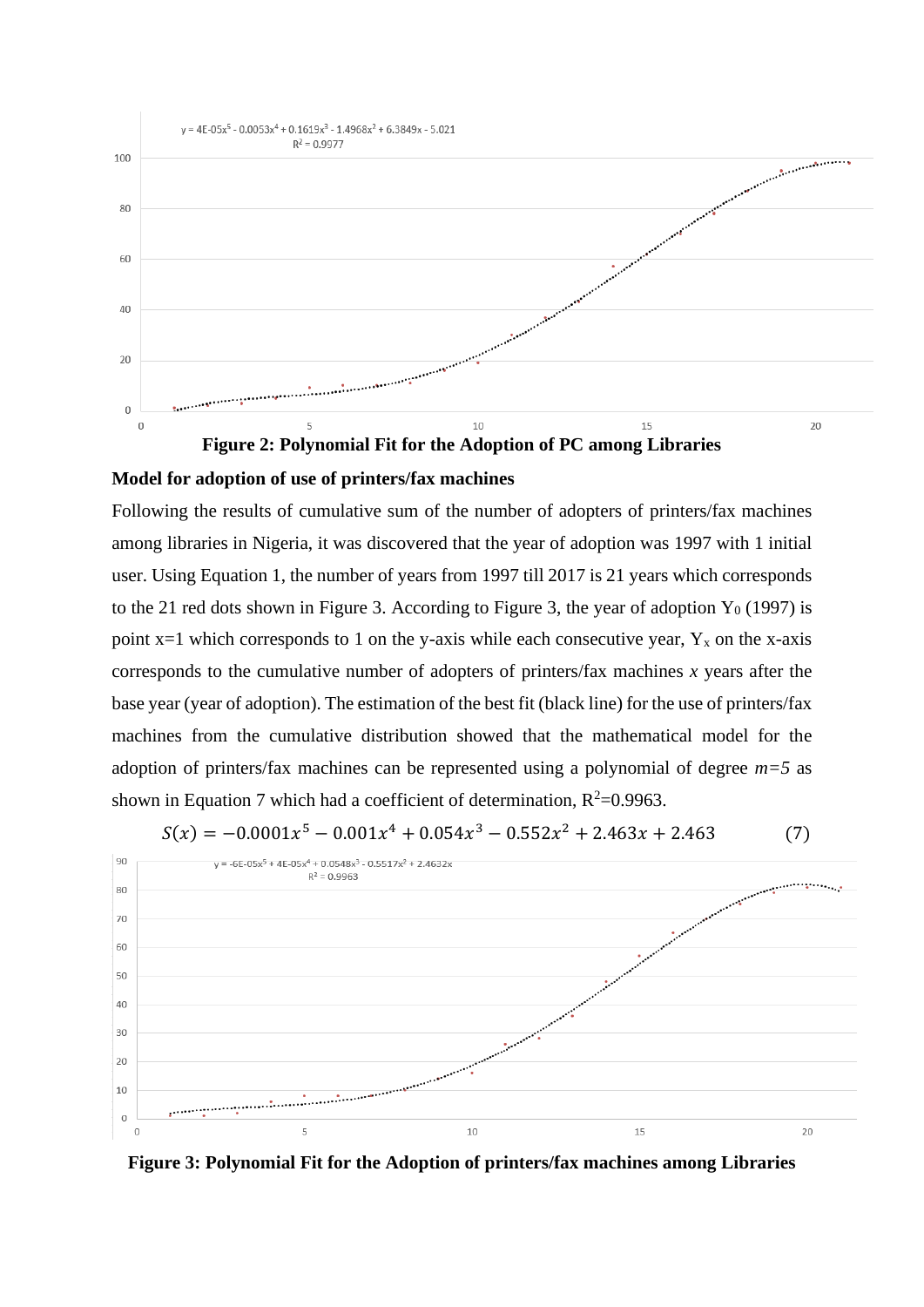#### **Model for the adoption of use of search engines**

Following the results of cumulative sum of the number of adopters of search engines among libraries in Nigeria, it was seen that the year of adoption was 1997 with 1 initial user. Using Equation 1, the number of years from 1997 till 2017 is 21 years which corresponds to the 21 red dots shown in Figure 4. According to Figure 4, the year of adoption  $Y_0$  (1997) is point  $x=1$ which corresponds to 1 on the y-axis while each consecutive year,  $Y_x$  on the x-axis corresponds to the cumulative number of adopters of search engines *x* years after the base year (year of adoption). The estimation of the best fit (black line) for the use of search engines from the cumulative distribution showed that the mathematical model for the adoption of search engines can be represented using a polynomial of degree *m=5* as shown in Equation 8 which had a coefficient of determination,  $R^2=0.9958$ .





**Figure 4: Polynomial Fit for the Adoption of search engines among Libraries Model for the adoption of use of electronic library (e-library) systems**

Following the results of cumulative sum of the number of adopters of e-library among libraries in Nigeria, revealed that the year of adoption was 2000 with 2 initial users. Using Equation 1, the number of years from 2000 till 2017 is 18 years which corresponds to the 18 red dots shown in Figure 5. According to Figure 5, the year of adoption  $Y_0$  (2000) is point x=1 which corresponds to 2 on the y-axis while each consecutive year,  $Y_x$  on the x-axis corresponds to the cumulative number of adopters of e-library *x* years after the base year (year of adoption). The estimation of the best fit (black line) for the use of e-library from the cumulative distribution showed that the mathematical model for the adoption of e-library can be represented using a polynomial of degree *m=5* as shown in Equation 9 which had a coefficient of determination,  $R^2 = 0.9961$ .

$$
S(x) = -0.00001x^{5} - 0.0016x^{4} + 0.0149x^{3} - 0.2277x^{2} + 0.7787x
$$
 (9)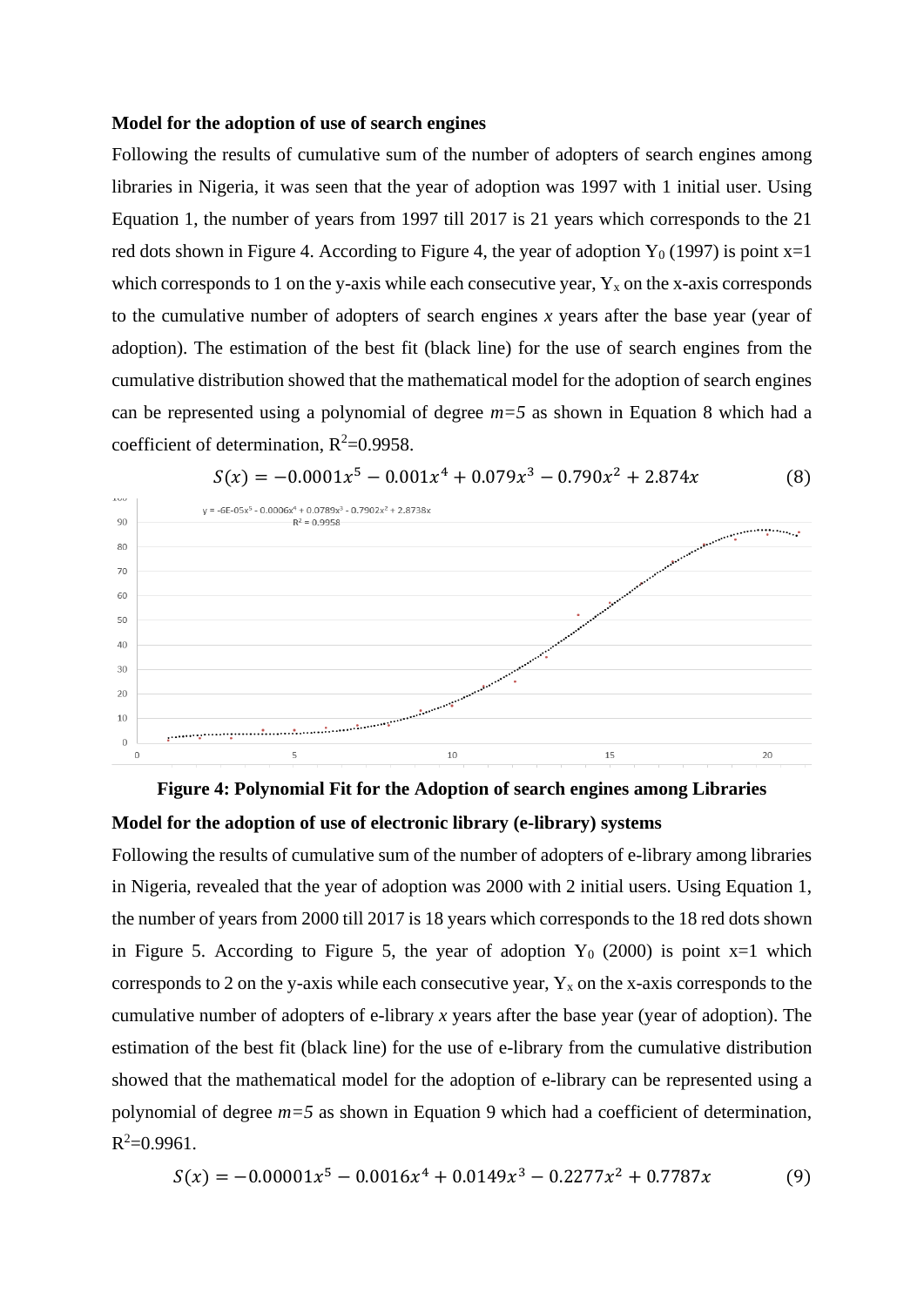



The results of cumulative sum of the number of adopters of bulk SMS among libraries in Nigeria, shown that the year of adoption was 2000 with 2 initial users. Using Equation 1, the number of years from 2000 till 2017 is 18 years which corresponds to the 18 red dots shown in Figure 6. According to Figure 6, the year of adoption  $Y_0$  (2000) is point x=1 which corresponds to 2 on the y-axis while each consecutive year,  $Y_x$  on the x-axis corresponds to the cumulative number of adopters of bulk SMS *x* years after the base year (year of adoption). The estimation of the best fit (black line) for the use of bulk SMS from the cumulative distribution showed that the mathematical model for the adoption of bulk SMS can be represented using a polynomial of degree *m=5* as shown in Equation 10 which had a coefficient of determination,  $R^2 = 0.9961$ .



 $S(x) = -0.0001x^{5} + 0.0022x^{4} + 0.0156x^{3} - 0.3496x^{2} + 1.4539x$  (10)

**Figure 6: Polynomial Fit for the Adoption of bulk SMS services among Libraries**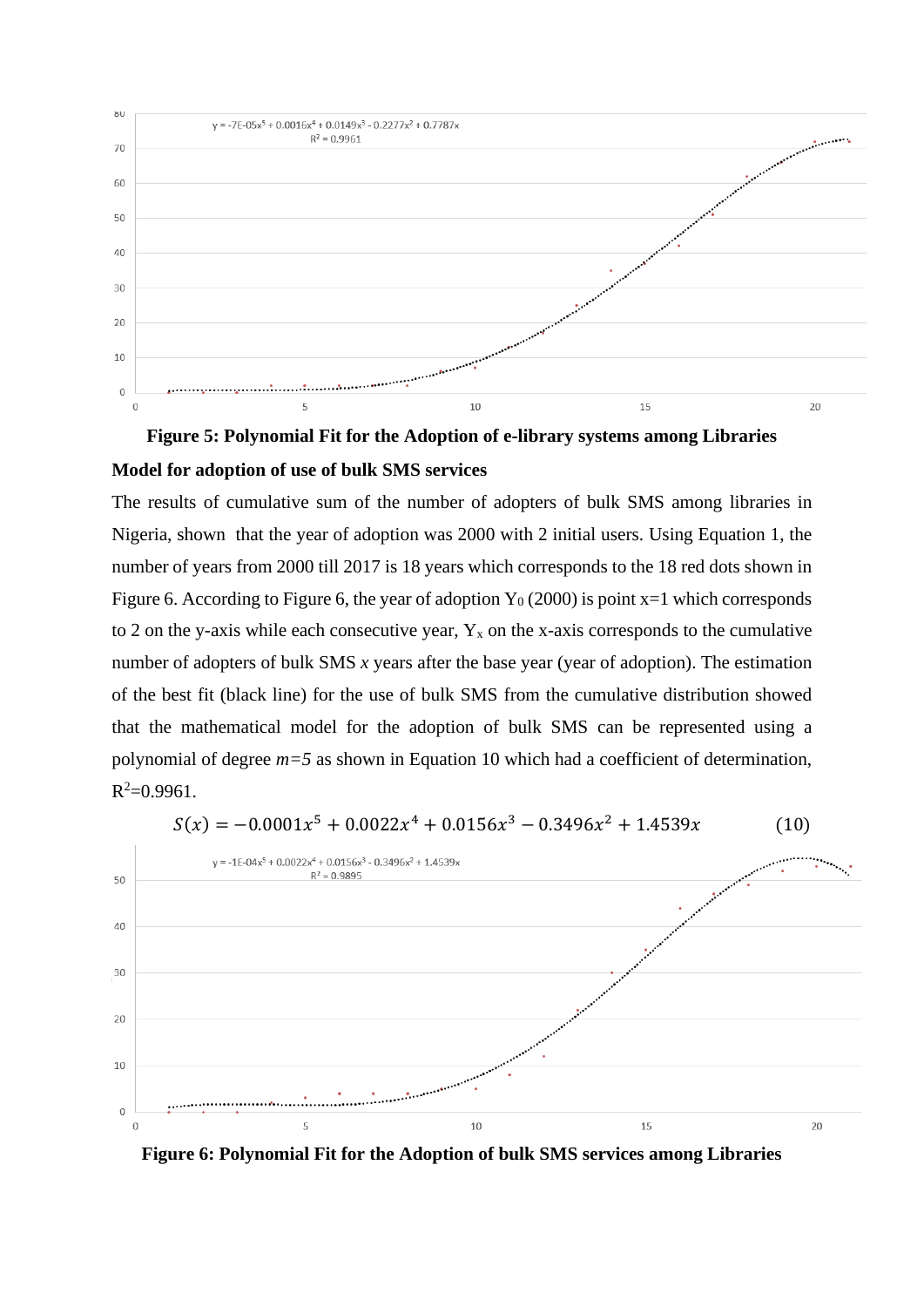#### **Model for the adoption of use of library management system**

The results of cumulative sum of the number of adopters of library management system among libraries in Nigeria, state that the year of adoption was 2000 with 1 initial user. Using Equation 1, the number of years from 2000 till 2017 is 18 years which corresponds to the 18 red dots shown in Figure 7. According to Figure 7, the year of adoption  $Y_0$  (2000) is point x=1 which corresponds to 1 on the y-axis while each consecutive year,  $Y_x$  on the x-axis corresponds to the cumulative number of adopters of library management system *x* years after the base year (year of adoption). The estimation of the best fit (black line) for the use of library management system from the cumulative distribution showed that the mathematical model for the adoption of library management system can be represented using a polynomial of degree *m=5* as shown in Equation 11 which had a coefficient of determination,  $R^2=0.9948$ .





**Model for the adoption of use of bar/QR code readers**

Following the results of cumulative sum of the number of adopters of bar/QR code readers among libraries in Nigeria, it was observed that the year of adoption was 2000 with 1 initial user. Using Equation 1, the number of years from 2000 till 2017 is 18 years which corresponds to the 18 red dots shown in Figure 8. According to Figure 8, the year of adoption  $Y_0$  (2000) is point  $x=1$  which corresponds to 1 on the y-axis while each consecutive year,  $Y_x$  on the x-axis corresponds to the cumulative number of adopters of bar/QR code readers *x* years after the base year (year of adoption). The estimation of the best fit (black line) for the use of bar/QR code readers from the cumulative distribution showed that the mathematical model for the adoption of bar/QR code readers can be represented using a polynomial of degree *m=4* as shown in Equation 12 which had a coefficient of determination,  $R^2$ =0.9905.

$$
S(x) = -0.0003x^{4} + 0.0197x^{3} - 0.2253x^{2} + 0.8026x
$$
 (12)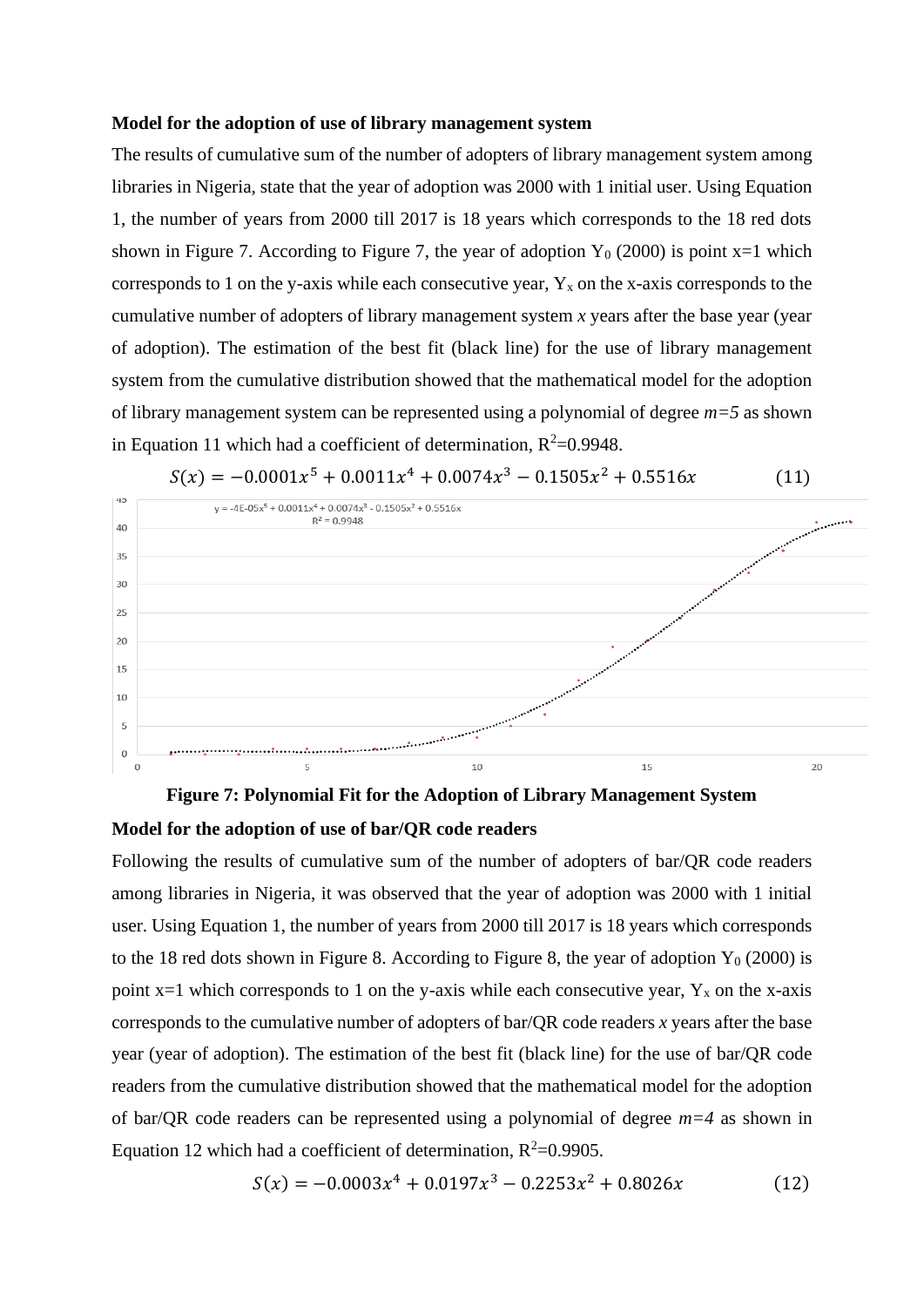

**Figure 8: Polynomial Fit for the Adoption of Bar/QR Code Readers Model for the adoption of the use of projectors**

The results of cumulative sum of the number of adopters of projectors among libraries in Nigeria, affirmed that the year of adoption was 2000 with 1 initial user. Using Equation 1, the number of years from 2000 till 2017 is 18 years which corresponds to the 18 red dots shown in Figure 9. According to Figure 9, the year of adoption  $Y_0$  (2000) is point x=1 which corresponds to 1 on the y-axis while each consecutive year,  $Y_x$  on the x-axis corresponds to the cumulative number of adopters of projectors *x* years after the base year (year of adoption). The estimation of the best fit (black line) for the use of projectors from the cumulative distribution showed that the mathematical model for the adoption of projectors can be represented using a polynomial of degree  $m=4$  as shown in Equation 13 which had a coefficient of determination,  $R^2=0.9914$ .



$$
S(x) = -0.0013x^{4} + 0.0588x^{3} - 0.6208x^{2} + 2.0193x
$$
 (13)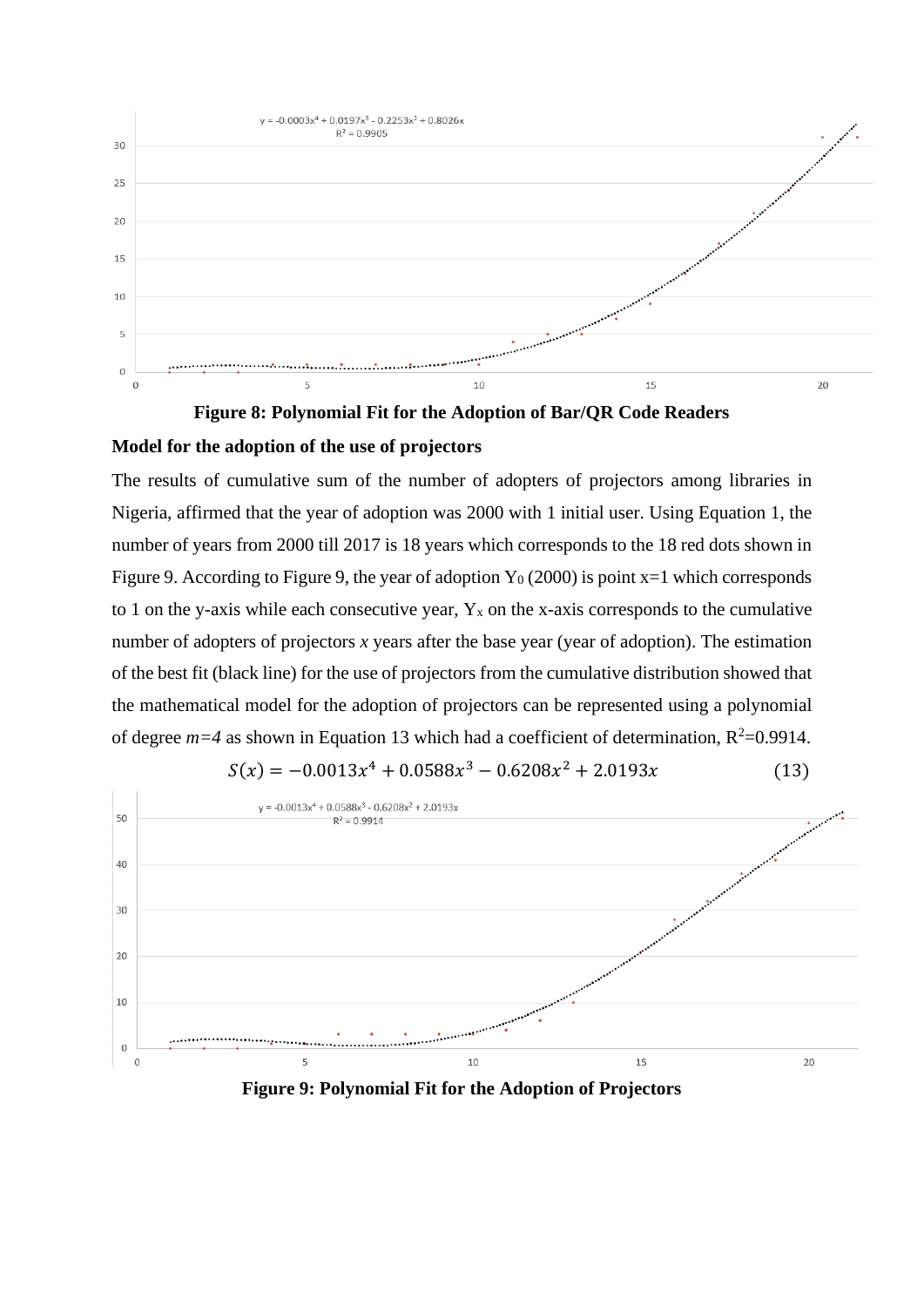#### **Model for the adoption of the use of video conferencing systems**

The results of cumulative sum of the number of adopters of video conferencing systems among libraries in Nigeria, revealed that the year of adoption was 2000 with 1 initial user. Using Equation 1, the number of years from 2000 till 2017 is 18 years which corresponds to the 18 red dots shown in Figure 10. According to Figure 10, the year of adoption  $Y_0$  (2000) is point  $x=1$  which corresponds to 1 on the y-axis while each consecutive year,  $Y_x$  on the x-axis corresponds to the cumulative number of adopters of video conferencing systems *x* years after the base year (year of adoption). The estimation of the best fit (black line) for the use of video conferencing systems from the cumulative distribution showed that the mathematical model for the adoption of video conferencing systems can be represented using a polynomial of degree  $m=4$  as shown in Equation 14 which had a coefficient of determination,  $R^2=0.9914$ .

$$
S(x) = -0.0012x^4 + 0.0477x^3 - 0.4793x^2 + 1.4856x \tag{14}
$$

### **CONCLUSION**

The study developed a mathematical model that can be used to determine the total number of adopters of a particular ICT device at any given number of years *x* after the year of adoption of ICT device using information collected from 121 respondents selected from special, academic and research libraries across south-western Nigeria. Majority of respondents were selected from academic libraries however, based on the information collected from all respondents, majority of them were male students constituting about 80% of the respondents; about 20% of the respondents were females, while 12% were librarians. Significant number of the respondents used libraries with capacities of between 51 and 100. Also, the results further showed that majority of the respondents suggested that their compliance of IT used was good consisting of about 45% of the respondents.

Furthermore, emerging fact from the study has shown that nine ICT devices were commonly adopted among libraries, and these are; PCs/laptops, printers/fax machines, search engines, electronic library services, bulk SMS services, library management systems, bar/QR code readers, projectors and video conferencing system. Also, it was discovered that the earliest ICT devices were adopted for use in 1997 and these are; PCs, printers/fax machines and search engines. The remaining ICT devices were adopted in 2000, such as: e-library, bulk SMS services, library management system, bar/QR code readers, projectors and video conferencing. The study therefore conclude that that the most commonly adopted ICT devices were PCs, search engines since those that had PCs most likely used search engines followed by printers/fax machines which were also most likely adopted alongside PCs by at least 44% of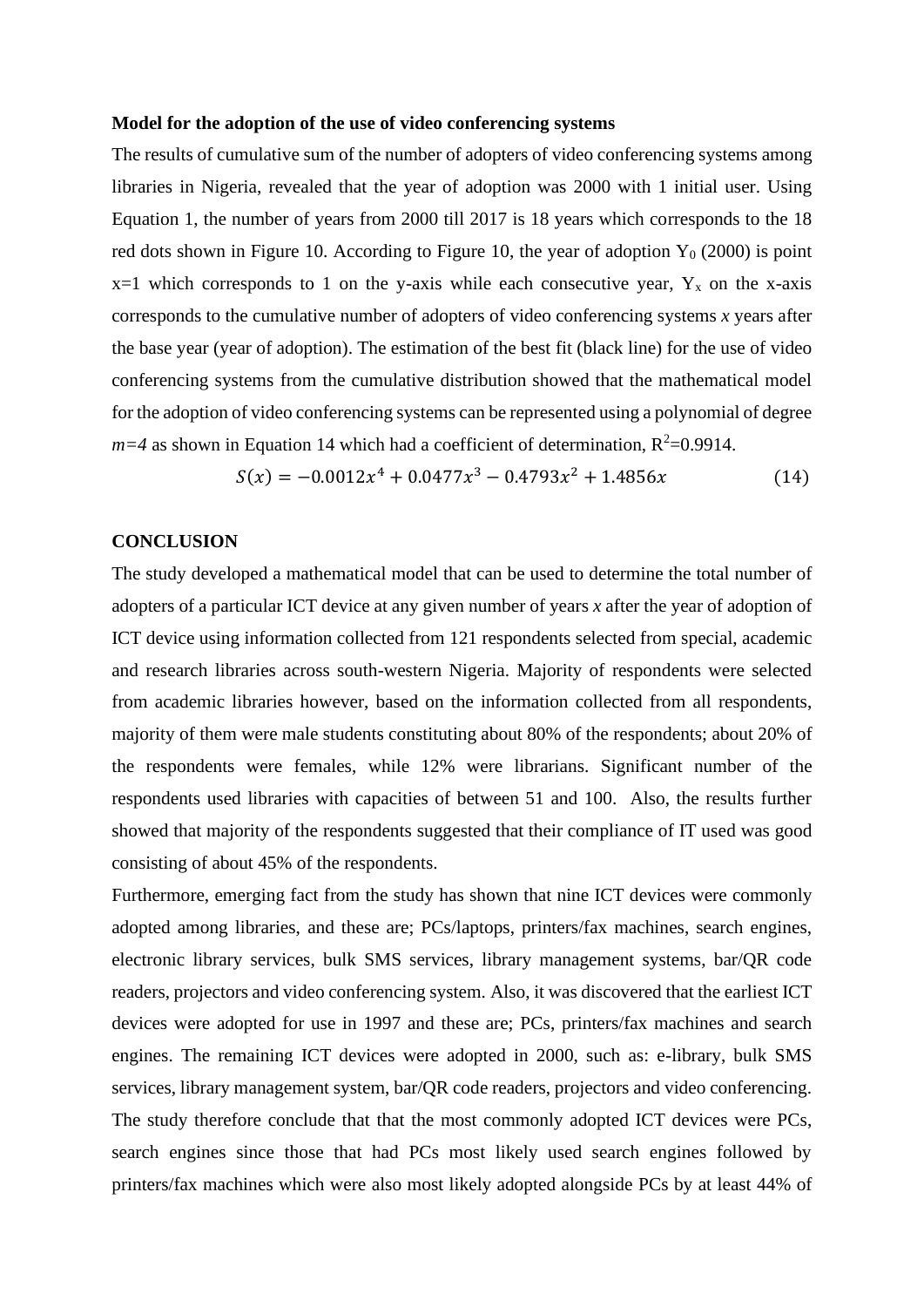respondents. The least commonly adopted ICT devices were bar/QR code readers, video conferencing and library management system by at most 35% of the respondents selected for this study. Thus, the knowledge about the number of years from the year of adoption can be used to estimate the number of adopters of ICT devices among school libraries in Nigeria.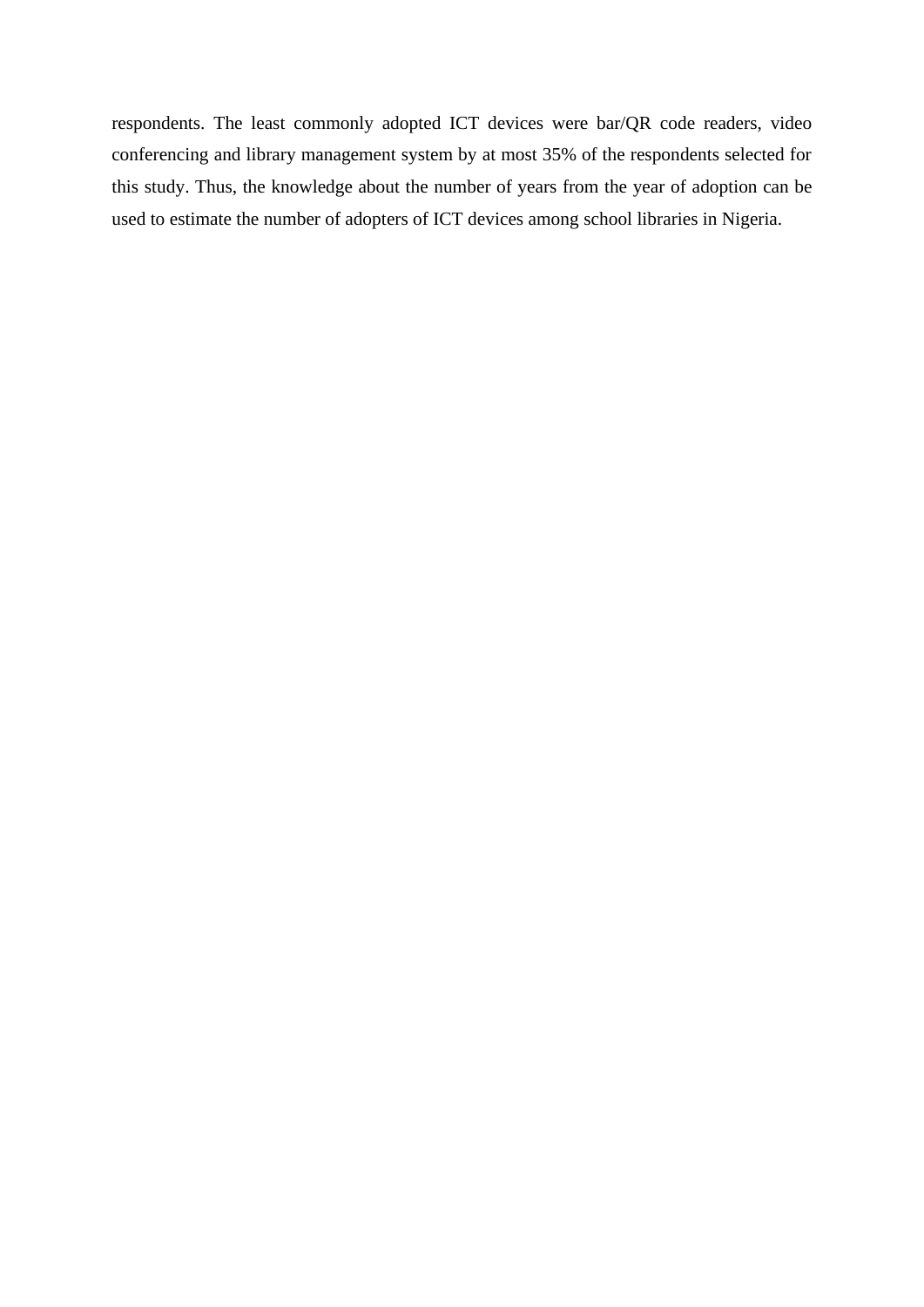#### **REFERENCES**

- Bitagi, A., & Garba, S. (2014). Evaluative Study of Information Resources and Services Utilization for Research in Academic Libraries in Niger State, Nigeria. *International Journal of Research in Business Management (IMPACT:IJRBM), 2*(5), 121-128.
- Bitagi, A., & Udoudoh, S. (2014). Library and Information Resources for Effective Scientific Research in Nigerian Universities. *First International Conference of the School of Technology/Education (STE), Federal University of Technology* (pp. 171-175). Minna: University Press.
- Chimah, J., & Nwokocha, U. (2013). Information Resources, Retrieval and Utilization for Effective Research in Tertiary and Research Institutions. *Asian Journal of Humanities and Social Sciences (AJHSS), 1*(3), 43-50.
- Daluba, N., & maxwell, C. (2013). Effect of Social Media on the Use of Academic Library by Undergraduate Students in Tertiary Institutions: A Case Study of Kogi State. *Academic Research International Journal, 4*(5), 1-12.
- Egejuru, N., Mhambe, P., Balogun, J., Asahiah, F., & Idowu, P. (2017). Information Technology Infusion Model for Agricultural Sector In NIgeria. *Journal of Digital Innovations and Comtemporary Research in Science, Engineering and Technology, 5*(3), 59-78.
- Idowu, P., Oyetunji, M., Oladeji, F., & Balogun, J. (2017). An ICt Infusion Model for Nigerian Transport Sector. *Computing, Information Systems, Development Informatics and Allied Research Journal, 8*(1), 103-121.
- Obinyan, O., & Akande, E. (2019). Assessment of Nursing Students' Level of Satisfaction with Library Services in Selected Universities in Edo State. *Journal of Library Philosophy and Practice, 2896*(3), 1-18. Retrieved from https://digitalcommons.unl.edu/libphilprac/2896
- Ogbebor, O. (2011, December 13). *Library Resources and their Role in Education.* Retrieved from Osarome Blogspot: http://osarome.blogspot.com/2011/12/library-resourcesandtheir-role- in.html#!/2011/12/library-resources-andtheir-role-in.html
- Ogunrombi, S. (2004). Quality Assurance and Book Crisi in Nigerian Universiyy Libraries. *Gaetway Library Journal, 6*(2), 65-73.
- Onuoha, U., & Subair, M. (2013). Undergraduate's use of Libraries in Federal Universities in South-West, Nigeria. *Journal of research and Methods in Education, 3*(5), 12-17.
- Patrick, I., Aghojare, B., & Ferdinand, O. (2015). Assess Users' Satisfaction on Academic Library Performance. *International Journal of Academic Research and Reflection, 3*(5), 67-77.
- Usman, M. (2016). Critical Factors affceting teh Demand for Information Resources among Federal University Library Users in North-West Nigeria. *International Journal of Academic Library and Information Science, 4*(8), 208-215.